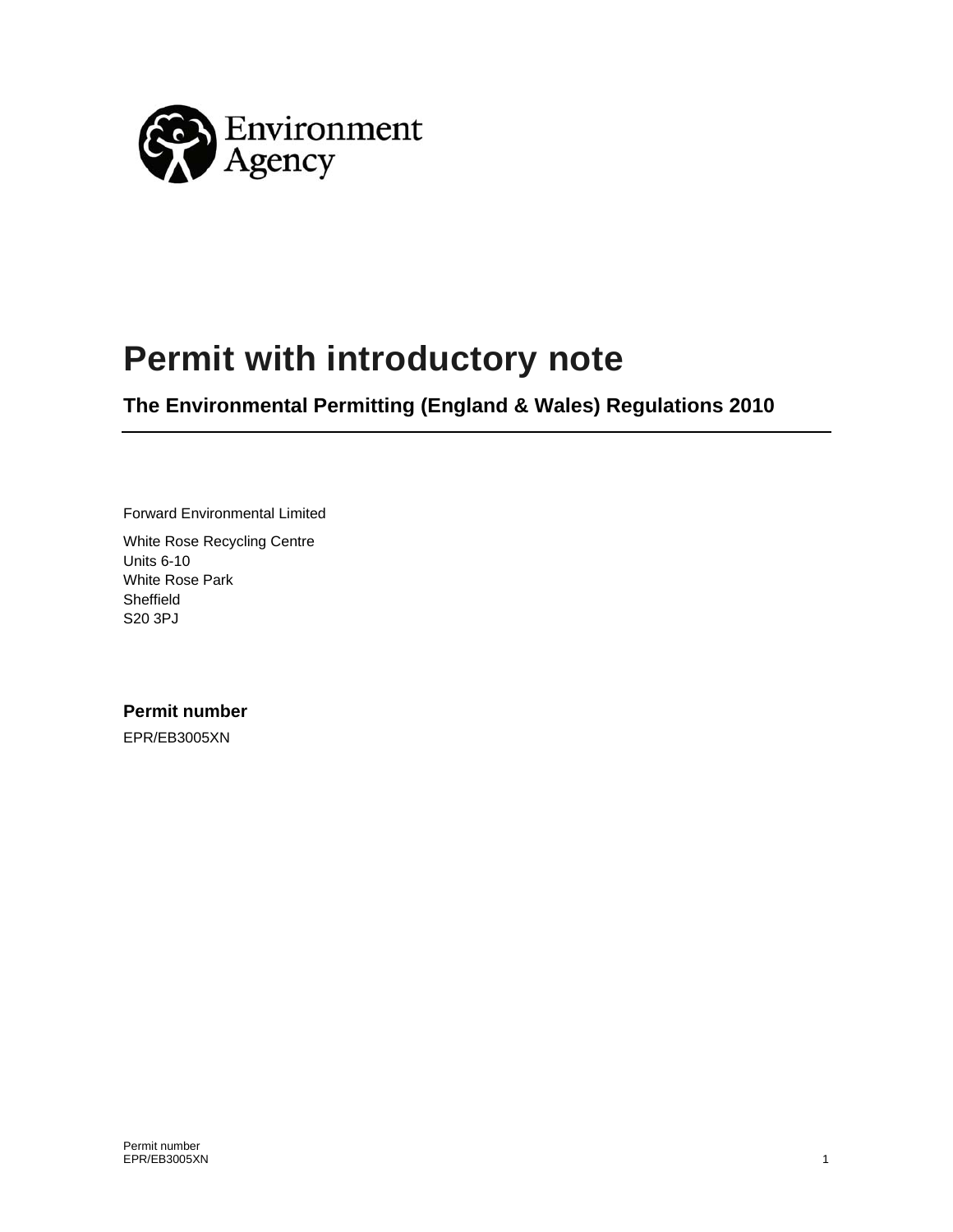## **White Rose Recycling Centre Permit number EPR/EB3005XN**

### **Introductory note**

### **This introductory note does not form a part of the permit**

The main features of the permit are as follows.

This permit is for the recycling and bulking of non-hazardous and hazardous waste streams. Processed wastes will be bulked and dispatched off site for further processing or recovery.

The status log of the permit sets out the permitting history, including any changes to the permit reference number.

| Status log of the permit                                |                       |                                                                        |
|---------------------------------------------------------|-----------------------|------------------------------------------------------------------------|
| <b>Description</b>                                      | Date                  | <b>Comments</b>                                                        |
| Application<br>EPR/EB3005XN/A001                        | Duly made<br>30/06/16 | Application for hazardous and non-hazardous waste<br>transfer station. |
| Schedule 5 Notice dated<br>22/08/2016 response received | 30/08/16              | Revised Fire Prevention Plan received.                                 |
| Permit determined<br>EPR/EB3005XN                       | 06/10/16              | Permit issued to Forward Environmental Limited.                        |

End of introductory note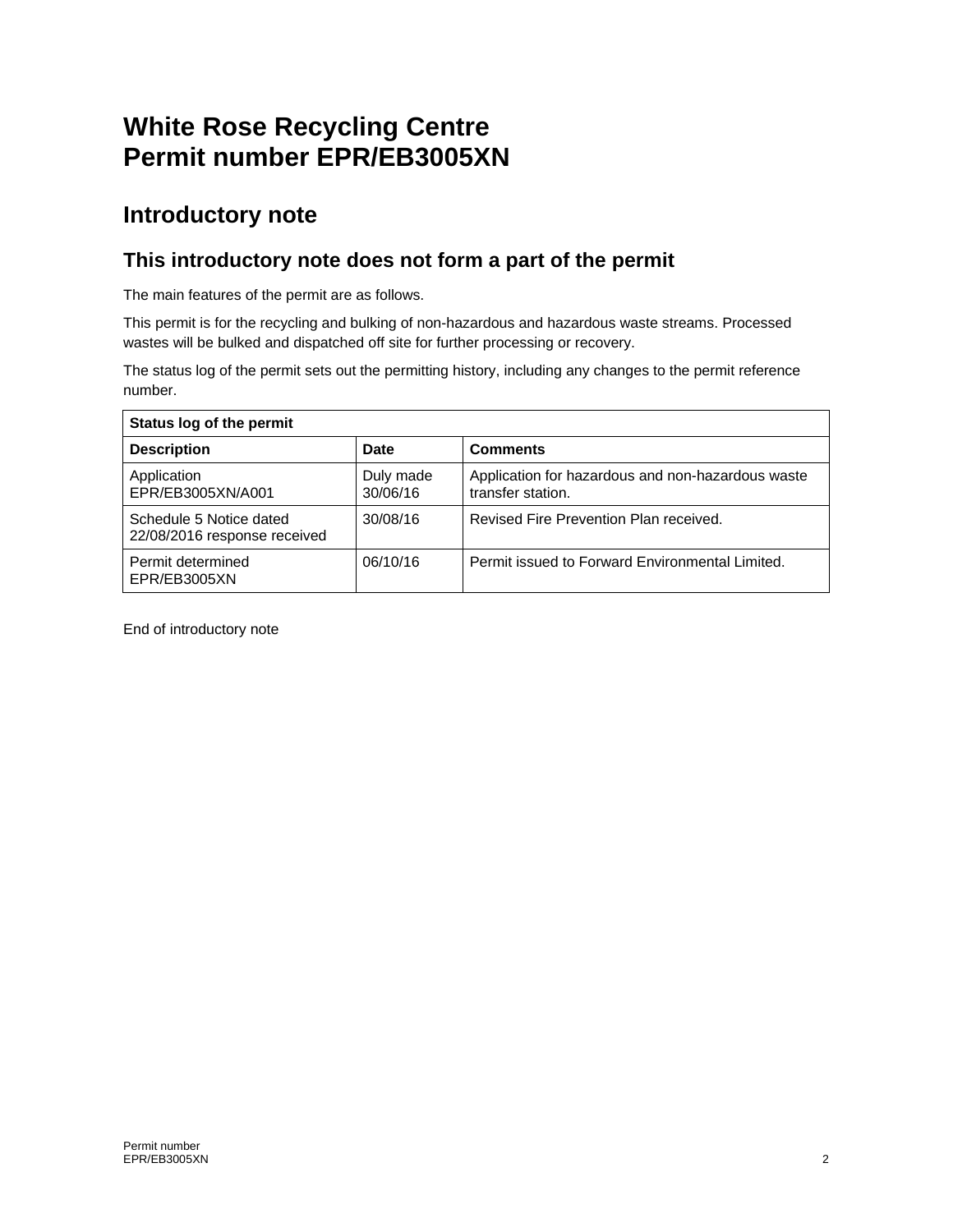## **Permit**

### **The Environmental Permitting (England and Wales) Regulations 2010**

#### **Permit number**

#### **EPR/EB3005XN**

The Environment Agency hereby authorises, under regulation 13 of the Environmental Permitting (England and Wales) Regulations 2010

**Forward Environmental Limited** ("the operator"),

whose registered office is

**Whs Station Road Halfway Sheffield South Yorkshire S20 3GS** 

company registration number 05546932

to operate waste operations at

**White Rose Recycling Centre Units 6-10 White Rose Park Sheffield S20 3PJ** 

to the extent authorised by and subject to the conditions of this permit.

| <b>Name</b>           | <b>Date</b> |
|-----------------------|-------------|
| <b>Derek Franklin</b> | 06/10/2016  |

Authorised on behalf of the Environment Agency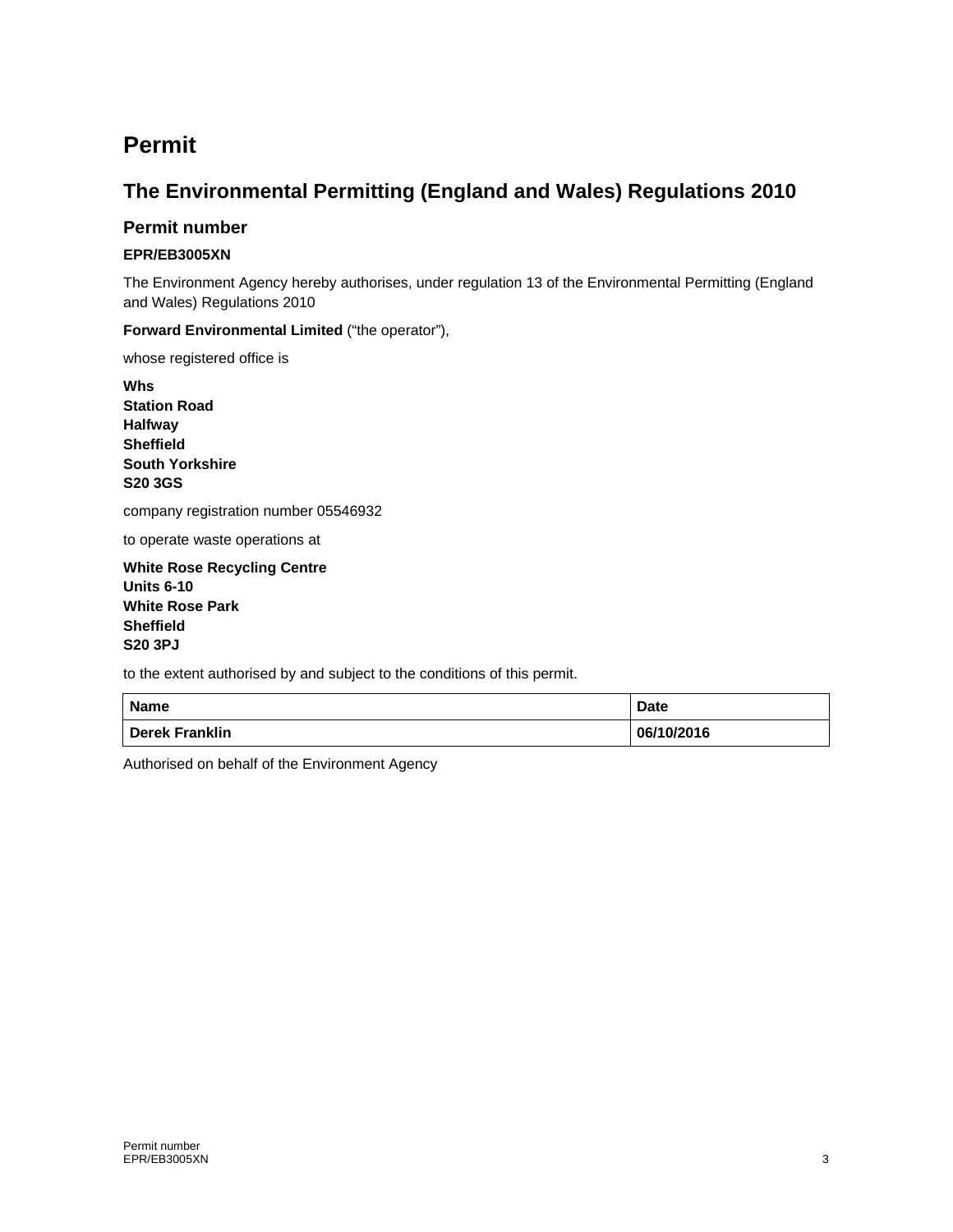## **Conditions**

### **1 Management**

#### **1.1 General management**

- 1.1.1 The operator shall manage and operate the activities:
	- (a) in accordance with a written management system that identifies and minimises risks of pollution, including those arising from operations, maintenance, accidents, incidents, non-conformances, closure and those drawn to the attention of the operator as a result of complaints; and
	- (b) using sufficient competent persons and resources.
- 1.1.2 Records demonstrating compliance with condition 1.1.1 shall be maintained.
- 1.1.3 Any person having duties that are or may be affected by the matters set out in this permit shall have convenient access to a copy of it kept at or near the place where those duties are carried out.
- 1.1.4 The operator shall comply with the requirements of an approved competence scheme.

#### **1.2 Avoidance, recovery and disposal of wastes produced by the activities**

- 1.2.1 The operator shall take appropriate measures to ensure that:
	- (a) the waste hierarchy referred to in Article 4 of the Waste Framework Directive is applied to the generation of waste by the activities; and
	- (b) any waste generated by the activities is treated in accordance with the waste hierarchy referred to in Article 4 of the Waste Framework Directive; and
	- (c) where disposal is necessary, this is undertaken in a manner which minimises its impact on the environment.
- 1.2.2 The operator shall review and record at least every four years whether changes to those measures should be made and take any further appropriate measures identified by a review.

## **2 Operations**

#### **2.1 Permitted activities**

2.1.1 The operator is only authorised to carry out the activities specified in schedule 1 table S1.1 (the "activities").

#### **2.2 The site**

2.2.1 The activities shall not extend beyond the site, being the land shown edged in green on the site plan at schedule 7 to this permit.

### **2.3 Operating techniques**

2.3.1 The activities shall, subject to the conditions of this permit, be operated using the techniques and in the manner described in the documentation specified in schedule 1, table S1.2, unless otherwise agreed in writing by the Environment Agency.

Permit number<br>EPR/EB3005XN EPR/EB3005XN 4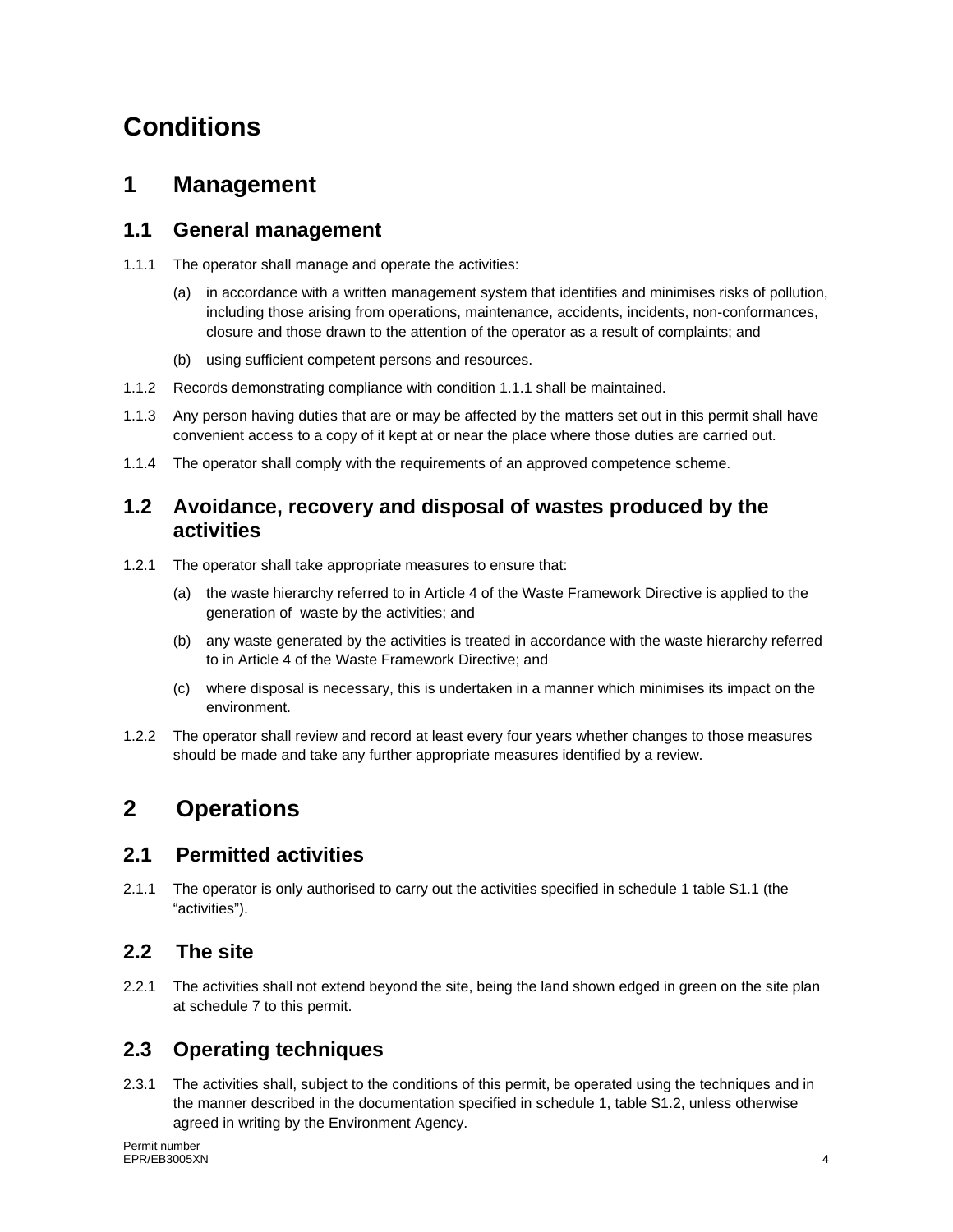- 2.3.2 If notified by the Environment Agency that the activities are giving rise to pollution, the operator shall submit to the Environment Agency for approval within the period specified, a revision of any plan or other documentation ("plan") specified in schedule 1, table S1.2 or otherwise required under this permit which identifies and minimises the risks of pollution relevant to that plan , and shall implement the approved revised plan in place of the original from the date of approval, unless otherwise agreed in writing by the Environment Agency.
- 2.3.3 Waste shall only be accepted if:
	- (a) it is of a type and quantity listed in schedule 2 table S2.1; and
	- (b) it conforms to the description in the documentation supplied by the producer and holder.

#### **2.4 Technical requirements**

#### **Hazardous waste storage and treatment**

2.4.1 Hazardous waste shall not be mixed, either with a different category of hazardous waste or with other waste, substances or materials, unless it is authorised by schedule 1 table S1.1 and appropriate measures are taken.

## **3 Emissions and monitoring**

#### **3.1 Emissions of substances not controlled by emission limits**

- 3.1.1 Emissions of substances not controlled by emission limits (excluding odour) shall not cause pollution. The operator shall not be taken to have breached this condition if appropriate measures, including, but not limited to, those specified in any approved emissions management plan, have been taken to prevent or where that is not practicable, to minimise, those emissions.
- 3.1.2 The operator shall:
	- (a) if notified by the Environment Agency that the activities are giving rise to pollution, submit to the Environment Agency for approval within the period specified, an emissions management plan which identifies and minimises the risks of pollution from emissions of substances not controlled by emission limits;
	- (b) implement the approved emissions management plan, from the date of approval, unless otherwise agreed in writing by the Environment Agency.
- 3.1.3 All liquids in containers, whose emission to water or land could cause pollution, shall be provided with secondary containment, unless the operator has used other appropriate measures to prevent or where that is not practicable, to minimise, leakage and spillage from the primary container.

#### **3.2 Odour**

3.2.1 Emissions from the activities shall be free from odour at levels likely to cause pollution outside the site, as perceived by an authorised officer of the Environment Agency, unless the operator has used appropriate measures, including, but not limited to, those specified in any approved odour management plan, to prevent or where that is not practicable to minimise the odour.

#### **3.3 Noise and vibration**

3.3.1 Emissions from the activities shall be free from noise and vibration at levels likely to cause pollution outside the site, as perceived by an authorised officer of the Environment Agency, unless the operator has used appropriate measures, including, but not limited to, those specified in any approved noise and vibration management plan to prevent or where that is not practicable to minimise the noise and vibration.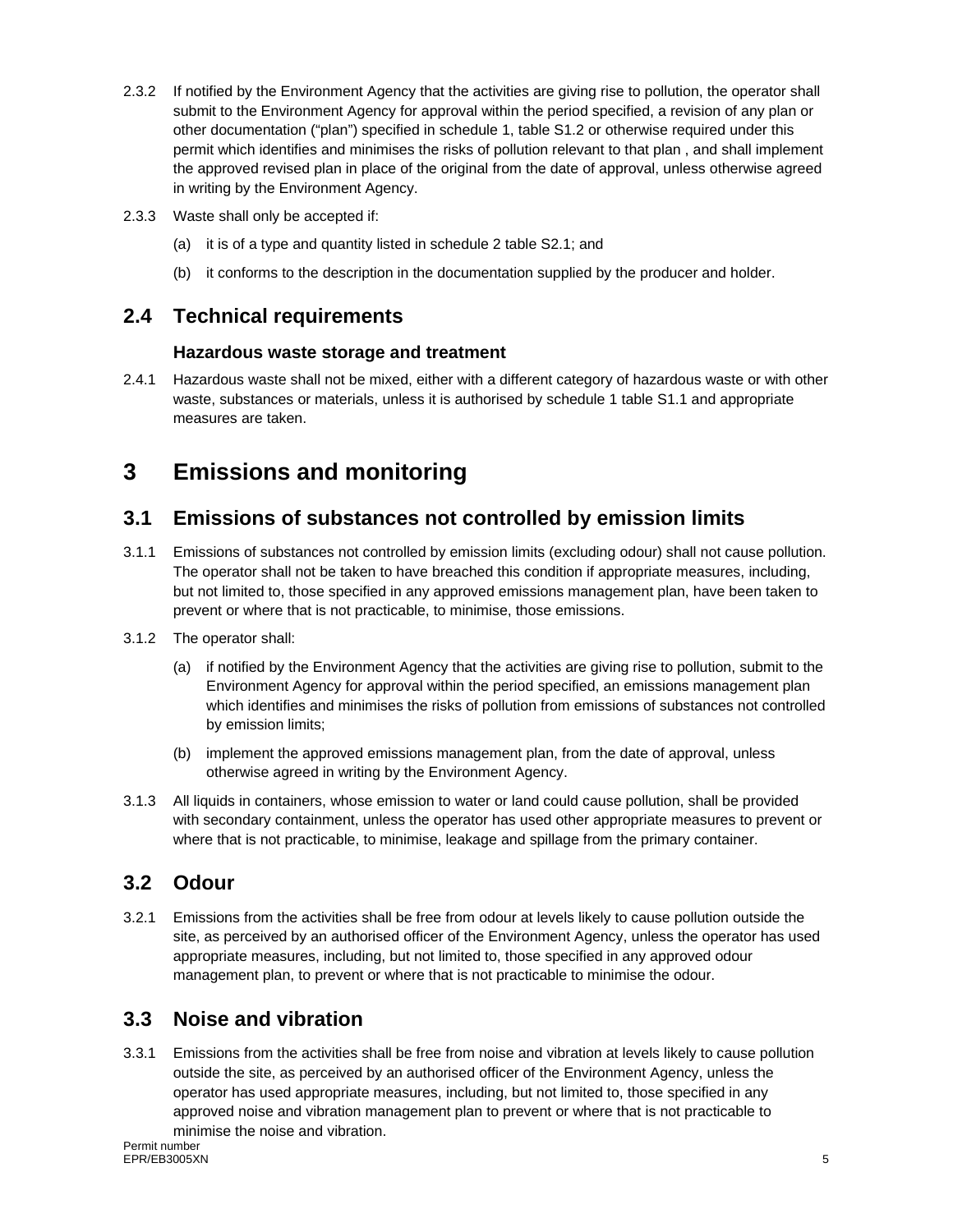- 3.3.2 The operator shall:
	- (a) if notified by the Environment Agency that the activities are giving rise to pollution outside the site due to noise and vibration, submit to the Environment Agency for approval within the period specified, a noise and vibration management plan which identifies and minimises the risks of pollution from noise and vibration;
	- (b) implement the approved noise and vibration management plan, from the date of approval, unless otherwise agreed in writing by the Environment Agency.

#### **3.4 Pests**

- 3.4.1 The activities shall not give rise to the presence of pests which are likely to cause pollution, hazard or annoyance outside the boundary of the site. The operator shall not be taken to have breached this condition if appropriate measures, including, but not limited to, those specified in any approved pests management plan, have been taken to prevent or where that is not practicable, to minimise the presence of pests on the site.
- 3.4.2 The operator shall:
	- (a) if notified by the Environment Agency, submit to the Environment Agency for approval within the period specified, a pests management plan which identifies and minimises risks of pollution, hazard or annoyance from pests;
	- (b) implement the pests management plan, from the date of approval, unless otherwise agreed in writing by the Environment Agency.

#### **3.5 Fire prevention**

3.5.1 The operator shall take all appropriate measures to prevent fires on site and minimise the risk of pollution from them including, but not limited to, those specified in any approved fire prevention plan.

## **4 Information**

#### **4.1 Records**

- 4.1.1 All records required to be made by this permit shall:
	- (a) be legible;
	- (b) be made as soon as reasonably practicable;
	- (c) if amended, be amended in such a way that the original and any subsequent amendments remain legible, or are capable of retrieval; and
	- (d) be retained, unless otherwise agreed in writing by the Environment Agency, for at least 6 years from the date when the records were made, or in the case of the following records until permit surrender:
		- (i) off-site environmental effects; and
		- (ii) matters which affect the condition of the land and groundwater.
- 4.1.2 The operator shall keep on site all records, plans and the management system required to be maintained by this permit, unless otherwise agreed in writing by the Environment Agency.

### **4.2 Reporting**

4.2.1 The operator shall send all reports and notifications required by the permit to the Environment Agency using the contact details supplied in writing by the Environment Agency.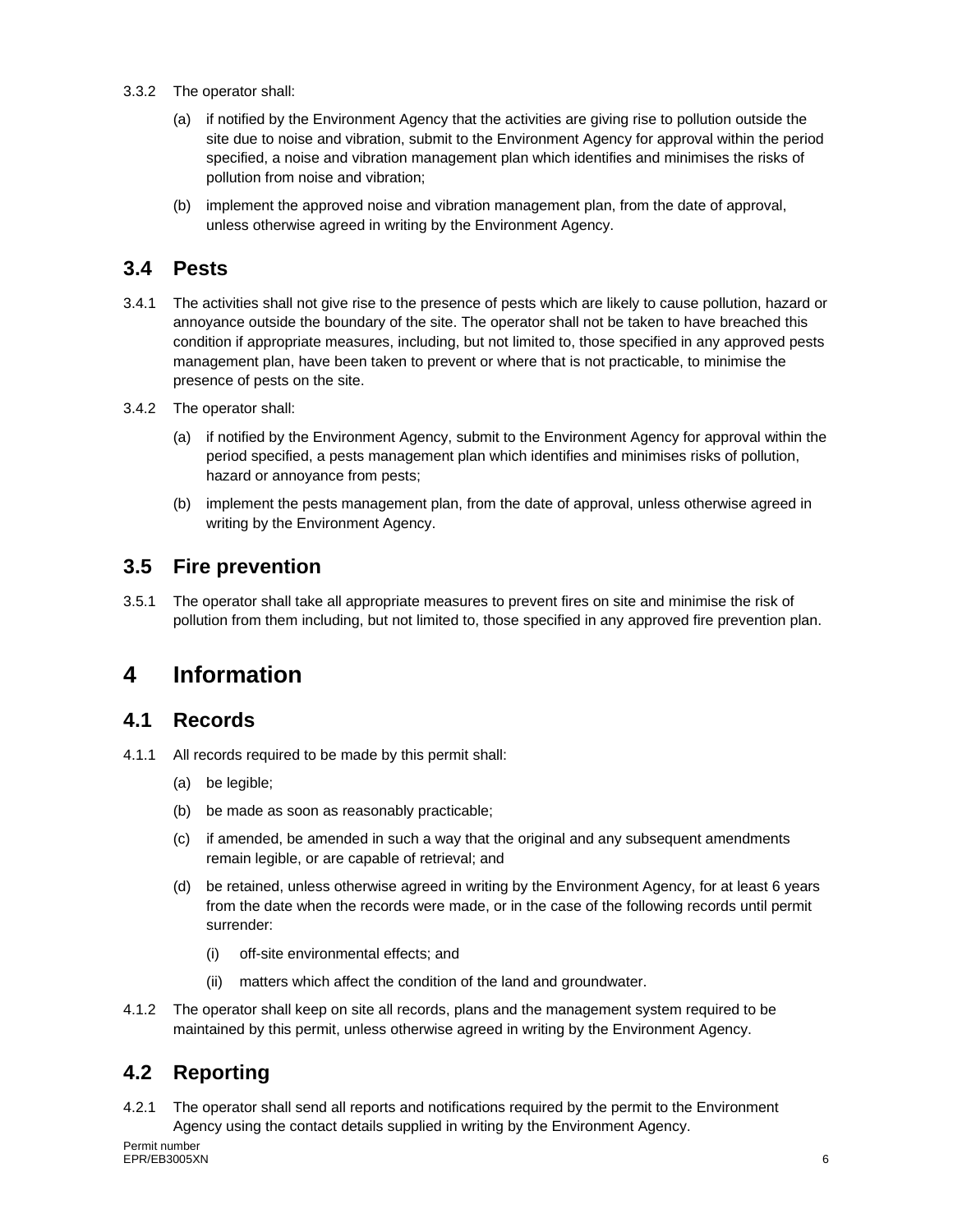4.2.2 Within one month of the end of each quarter, the operator shall submit to the Environment Agency using the form made available for the purpose, the information specified on the form relating to the site and the waste accepted and removed from it during the previous quarter.

#### **4.3 Notifications**

- 4.3.1 The Environment Agency shall be notified without delay following the detection of:
	- (a) any malfunction, breakdown or failure of equipment or techniques, accident, or emission of a substance not controlled by an emission limit which has caused, is causing or may cause significant pollution;
	- (b) the breach of a limit specified in the permit; or
	- (c) any significant adverse environmental effects.
- 4.3.2 Any information provided under condition 4.3.1 shall be confirmed by sending the information listed in schedule 5 to this permit within the time period specified in that schedule.
- 4.3.3 Where the Environment Agency has requested in writing that it shall be notified when the operator is to undertake monitoring and/or spot sampling, the operator shall inform the Environment Agency when the relevant monitoring and/or spot sampling is to take place. The operator shall provide this information to the Environment Agency at least 14 days before the date the monitoring is to be undertaken.
- 4.3.4 The Environment Agency shall be notified within 14 days of the occurrence of the following matters, except where such disclosure is prohibited by Stock Exchange rules:

Where the operator is a registered company:

- (a) any change in the operator's trading name, registered name or registered office address; and
- (b) any steps taken with a view to the operator going into administration, entering into a company voluntary arrangement or being wound up.

Where the operator is a corporate body other than a registered company:

- (a) any change in the operator's name or address; and
- (b) any steps taken with a view to the dissolution of the operator.

In any other case:

- (a) the death of any of the named operators (where the operator consists of more than one named individual);
- (b) any change in the operator's name(s) or address(es); and
- (c) any steps taken with a view to the operator, or any one of them, going into bankruptcy, entering into a composition or arrangement with creditors, or, in the case of them being in a partnership, dissolving the partnership.
- 4.3.5 Where the operator proposes to make a change in the nature or functioning, or an extension of the activities, which may have consequences for the environment and the change is not otherwise the subject of an application for approval under the Regulations or this permit:
	- (a) the Environment Agency shall be notified at least 14 days before making the change; and
	- (b) the notification shall contain a description of the proposed change in operation.

#### **4.4 Interpretation**

4.4.1 In this permit the expressions listed in schedule 6 shall have the meaning given in that schedule.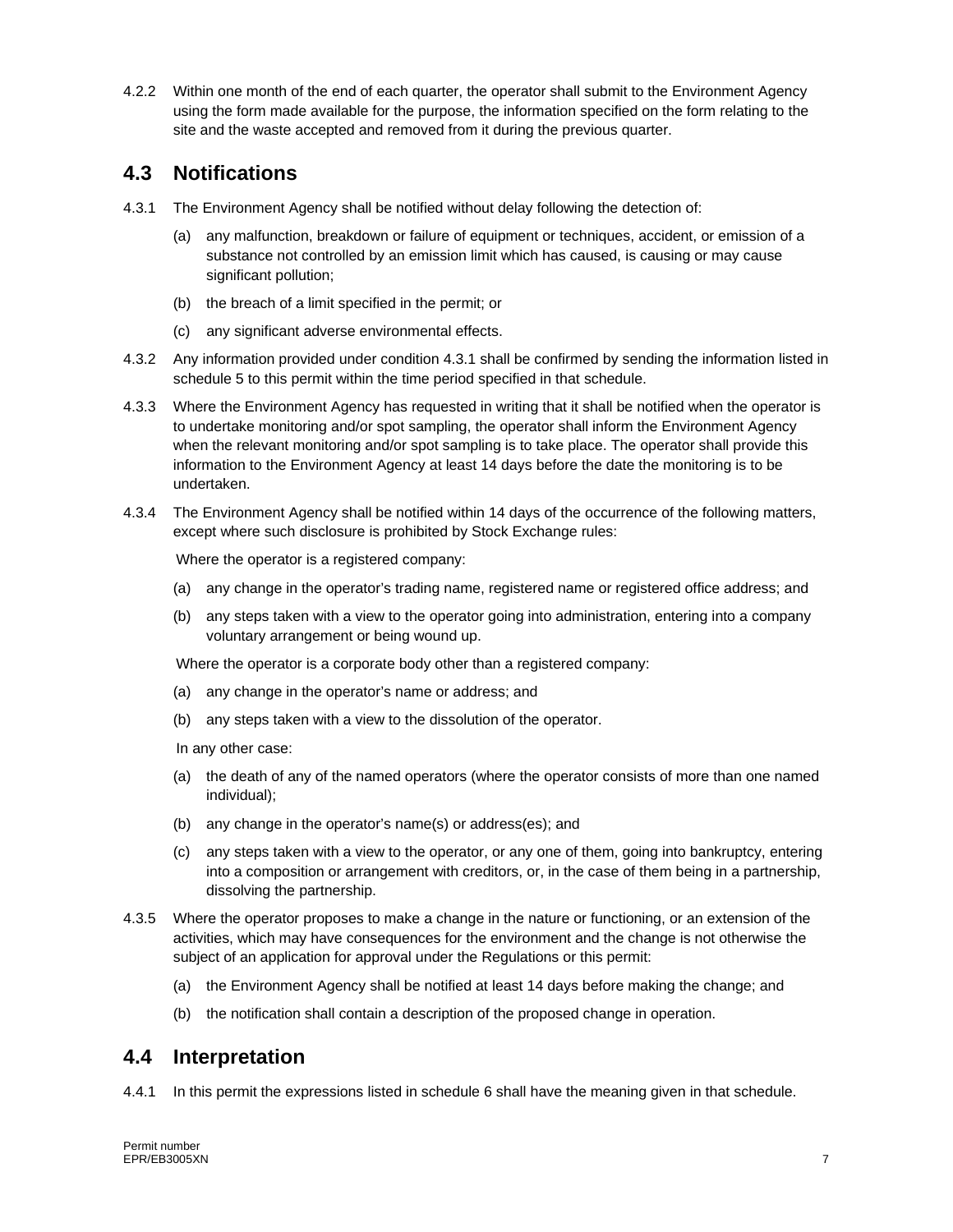4.4.2 In this permit references to reports and notifications mean written reports and notifications, except where reference is made to notification being made "without delay", in which case it may be provided by telephone.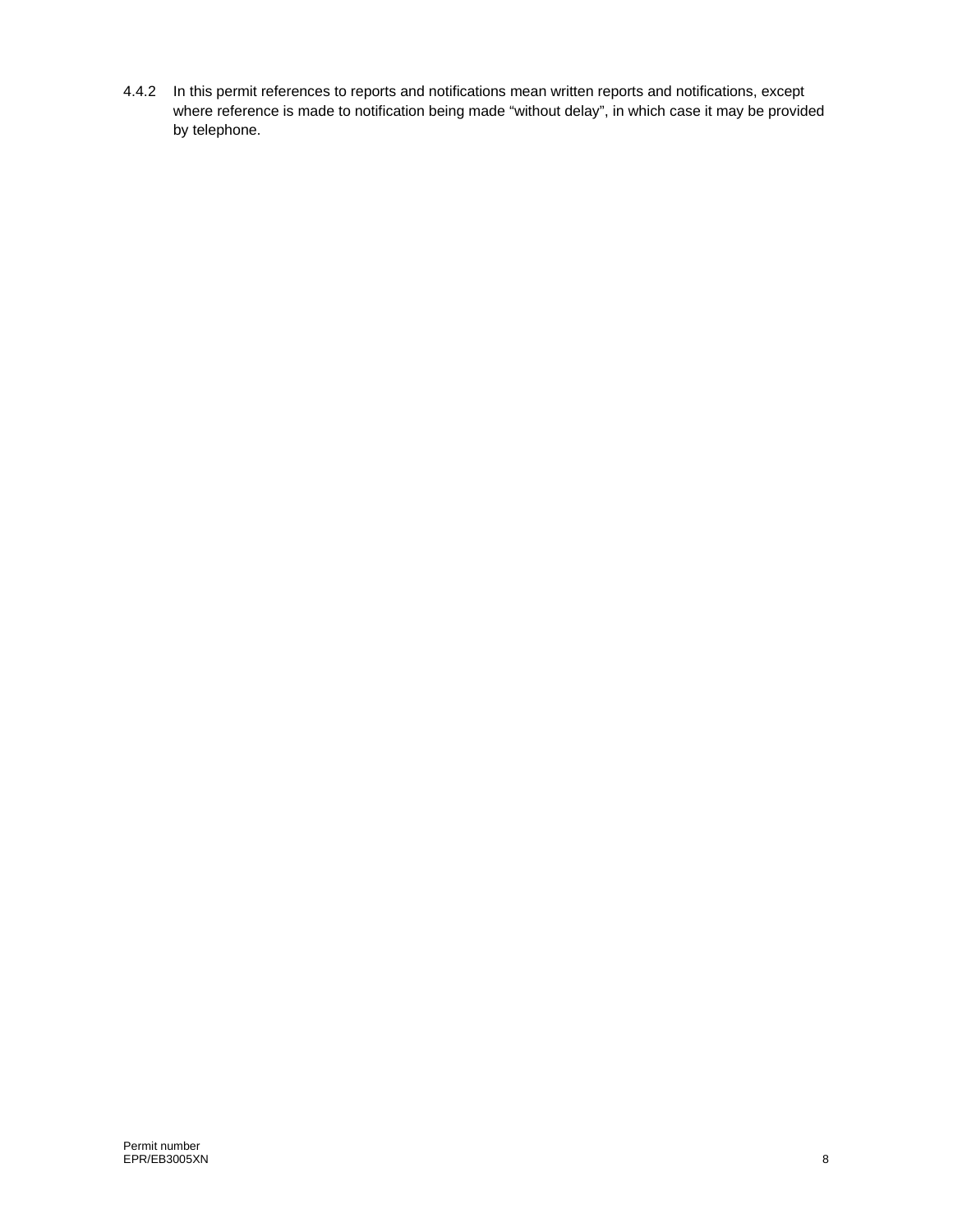# **Schedule 1 – Operations**

| <b>Table S1.1 activities</b>                                                                                                                                                            |                                                                                                                                                                                                                                                            |
|-----------------------------------------------------------------------------------------------------------------------------------------------------------------------------------------|------------------------------------------------------------------------------------------------------------------------------------------------------------------------------------------------------------------------------------------------------------|
| Description of activities for waste<br>operations                                                                                                                                       | <b>Limits of activities</b>                                                                                                                                                                                                                                |
| R2: Solvent reclamation/regeneration                                                                                                                                                    | Treatment consisting of manual sorting and separation,<br>baling, crushing and shredding of waste into different<br>components for recovery.                                                                                                               |
| R3: Recycling/reclamation of organic<br>substances which are not used as solvents                                                                                                       | There shall be no treatment of waste for disposal.                                                                                                                                                                                                         |
| (including composting and other biological<br>transformation processes)                                                                                                                 | Except for ELVs awaiting depollution and manual dismantling<br>or WEEE awaiting manual dismantling, repair or<br>refurbishment only, the maximum quantity of hazardous                                                                                     |
| R4: Recycling/reclamation of metals and<br>metal compounds                                                                                                                              | waste that can be stored at the site shall not exceed 50<br>tonnes at any one time.                                                                                                                                                                        |
| R5: Recycling/reclamation of other<br>inorganic materials                                                                                                                               | Except for ELV and WEEE waste, no more than 10 tonnes<br>per day of hazardous waste shall be treated at the site.                                                                                                                                          |
| R7: Recovery of components used for                                                                                                                                                     | There shall be no treatment of asbestos waste.                                                                                                                                                                                                             |
| pollution abatement<br>R8: Recovery of components from                                                                                                                                  | There shall be no baling, crushing and shredding of<br>hazardous waste.                                                                                                                                                                                    |
| catalysts<br>R13: Storage of waste pending any of the<br>operations numbered R1 to R12 (excluding<br>temporary storage, pending collection, on<br>the site where the waste is produced) | Asbestos waste shall be double bagged or securely wrapped<br>and kept within clearly identified, segregated, secure,<br>lockable containers on an impermeable surface with sealed<br>drainage system. Containers shall be locked when not being<br>loaded. |
| D15: Storage pending any of the                                                                                                                                                         | No waste must be stored for more than 3 months.                                                                                                                                                                                                            |
| operations numbered D1 to D14 (excluding<br>temporary storage, pending collection, on<br>the site where the waste is produced)                                                          | All waste shall be stored and treated on an impermeable<br>surface with sealed drainage system.                                                                                                                                                            |
|                                                                                                                                                                                         | All waste stored externally shall be stored within secure<br>containers.                                                                                                                                                                                   |
|                                                                                                                                                                                         | Waste types as specified in Table S2.1                                                                                                                                                                                                                     |

| <b>Table S1.2 Operating techniques</b>          |                                                                         |               |
|-------------------------------------------------|-------------------------------------------------------------------------|---------------|
| <b>Description</b>                              | <b>Parts</b>                                                            | Date Received |
| Application                                     | Odour management plan reference EM 01-007                               | 22/03/16      |
| Response to Schedule 5<br>Notice dated 22/08/16 | Approved Fire Prevention Plan consisting of the following<br>documents: | 30/08/16      |
|                                                 | Fire Management Plan: P124-FPP-F4.pdf (EM 01-007)                       |               |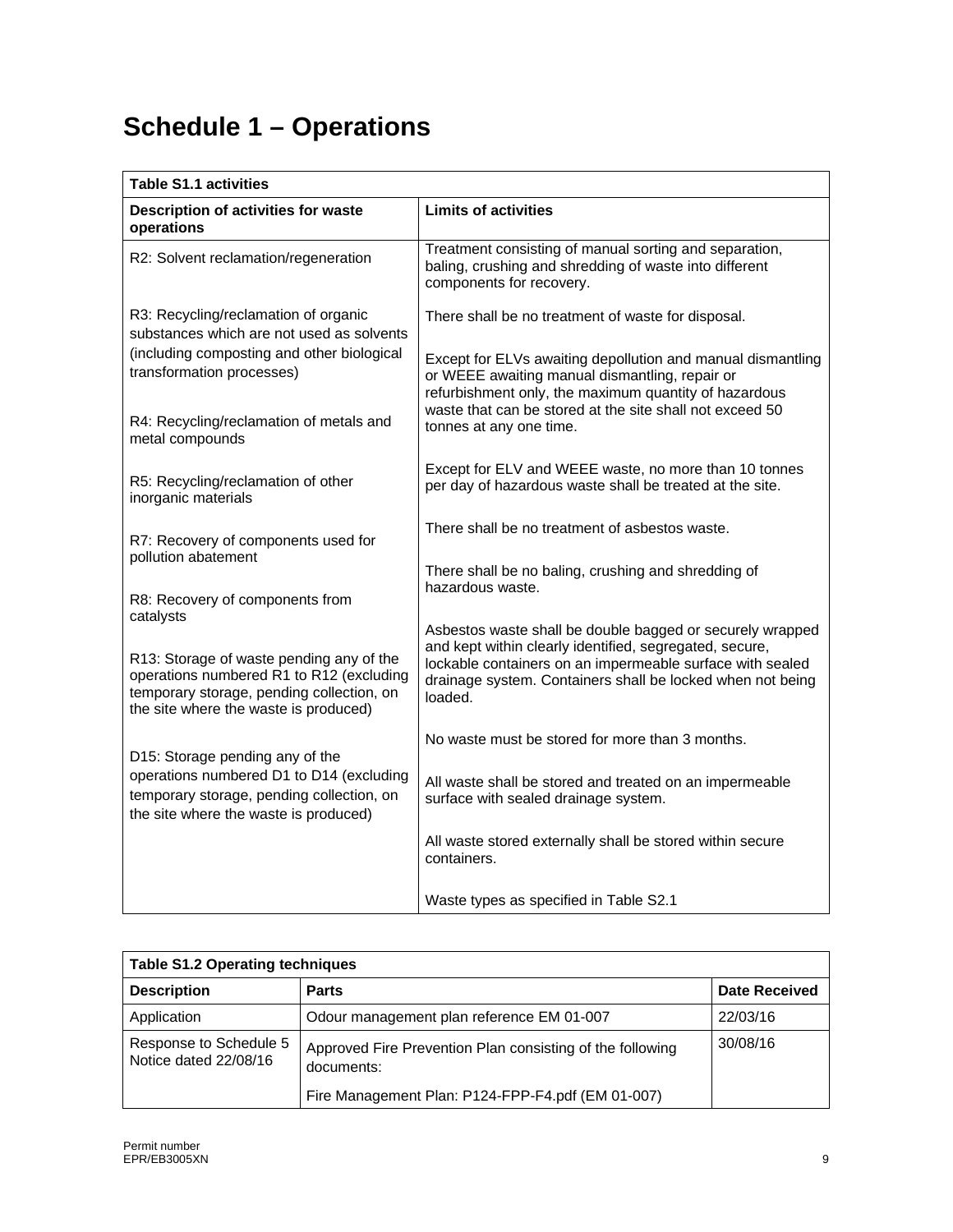# **Schedule 2 – Waste types**

| Table S2.1 Permitted waste types and quantities for special waste transfer station |                                                                                                                                                       |
|------------------------------------------------------------------------------------|-------------------------------------------------------------------------------------------------------------------------------------------------------|
| <b>Maximum quantity</b>                                                            | The total quantity of waste accepted at the site for the above activity shall be<br>42,496 tonnes a year.                                             |
| Waste code                                                                         | <b>Description</b>                                                                                                                                    |
| 02                                                                                 | Wastes from agriculture, horticulture, aquaculture, forestry, hunting and<br>fishing, food preparation and processing                                 |
| 02 01                                                                              | wastes from agriculture, horticulture, aquaculture, forestry, hunting and<br>fishing                                                                  |
| 02 01 03                                                                           | plant-tissue waste                                                                                                                                    |
| 02 01 04                                                                           | waste plastics (except packaging)                                                                                                                     |
| 02 01 07                                                                           | wastes from forestry                                                                                                                                  |
| 02 01 10                                                                           | waste metal                                                                                                                                           |
| 02 07                                                                              | wastes from the production of alcoholic and non-alcoholic beverages (except<br>coffee, tea and cocoa)                                                 |
| 02 07 04                                                                           | materials unsuitable for consumption or processing                                                                                                    |
| 05                                                                                 | Wastes from petroleum refining, natural gas purification and pyrolytic<br>treatment of coal                                                           |
| 05 01                                                                              | wastes from petroleum refining                                                                                                                        |
| 05 01 06*                                                                          | oily sludges from maintenance operations of the plant or equipment                                                                                    |
| 07                                                                                 | Wastes from organic chemical processes                                                                                                                |
| 07 04                                                                              | wastes from the MFSU of organic plant protection products (except 02 01 08<br>and 02 01 09), wood preserving agents (except 03 02) and other biocides |
| 07 04 13*                                                                          | solid wastes containing hazardous substances                                                                                                          |
| 07 06                                                                              | wastes from the MFSU of fats, grease, soaps, detergents, disinfectants and<br>cosmetics                                                               |
| 07 06 04*                                                                          | other organic solvents, washing liquids and mother liquors                                                                                            |
| 07 06 10*                                                                          | other filter cakes and spent absorbents                                                                                                               |
| 07 06 11*                                                                          | sludges from on-site effluent treatment containing hazardous substances                                                                               |
| 07 06 12                                                                           | sludges from on-site effluent treatment other than those mentioned in 07 06 11                                                                        |
| 07 07                                                                              | wastes from the MFSU of fine chemicals and chemical products not otherwise<br>specified                                                               |
| 07 07 01*                                                                          | aqueous washing liquids and mother liquors                                                                                                            |
| 07 07 03*                                                                          | organic halogenated solvents, washing liquids and mother liquors                                                                                      |
| 07 07 04*                                                                          | other organic solvents, washing liquids and mother liquors                                                                                            |
| 07 07 07*                                                                          | halogenated still bottoms and reaction residues                                                                                                       |
| 07 07 08*                                                                          | other still bottoms and reaction residues                                                                                                             |
| 07 07 09*                                                                          | halogenated filter cakes and spent absorbents                                                                                                         |
| 07 07 10*                                                                          | other filter cakes and spent absorbents                                                                                                               |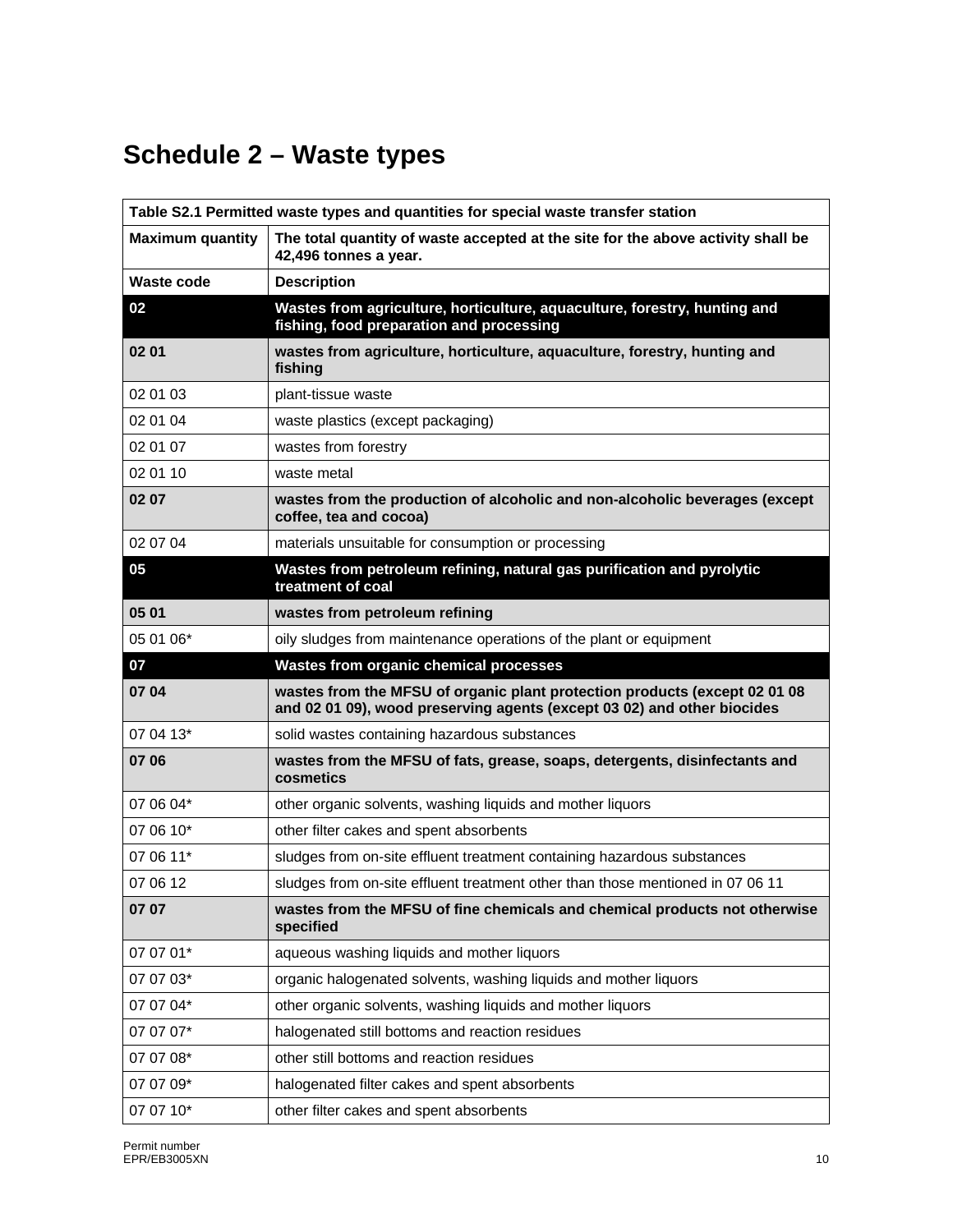| Table S2.1 Permitted waste types and quantities for special waste transfer station |                                                                                                                     |  |
|------------------------------------------------------------------------------------|---------------------------------------------------------------------------------------------------------------------|--|
| <b>Maximum quantity</b>                                                            | The total quantity of waste accepted at the site for the above activity shall be<br>42,496 tonnes a year.           |  |
| Waste code                                                                         | <b>Description</b>                                                                                                  |  |
| 07 07 11*                                                                          | sludges from on-site effluent treatment containing hazardous substances                                             |  |
| 07 07 12                                                                           | sludges from on-site effluent treatment other than those mentioned in 07 07 11                                      |  |
| 10                                                                                 | <b>Wastes from thermal processes</b>                                                                                |  |
| 1003                                                                               | wastes from aluminium thermal metallurgy                                                                            |  |
| 10 03 17*                                                                          | tar-containing wastes from anode manufacture                                                                        |  |
| 10 08                                                                              | wastes from other non-ferrous thermal metallurgy                                                                    |  |
| 10 08 10*                                                                          | dross and skimmings that are flammable or emit, upon contact with water,<br>flammable gases in hazardous quantities |  |
| 10 08 11                                                                           | dross and skimmings other than those mentioned in 10 08 10                                                          |  |
| 13                                                                                 | Oil wastes and wastes of liquid fuels (except edible oils, and those in chapters<br>05, 12 and 19)                  |  |
| 1301                                                                               | waste hydraulic oils                                                                                                |  |
| 13 01 01*                                                                          | hydraulic oils, containing PCBs                                                                                     |  |
| 13 01 04*                                                                          | chlorinated emulsions                                                                                               |  |
| 13 01 05*                                                                          | non-chlorinated emulsions                                                                                           |  |
| 13 01 09*                                                                          | mineral-based chlorinated hydraulic oils                                                                            |  |
| 13 01 10*                                                                          | mineral based non-chlorinated hydraulic oils                                                                        |  |
| 13 01 11*                                                                          | synthetic hydraulic oils                                                                                            |  |
| 13 01 12*                                                                          | readily biodegradable hydraulic oils                                                                                |  |
| 13 01 13*                                                                          | other hydraulic oils                                                                                                |  |
| 1302                                                                               | waste engine, gear and lubricating oils                                                                             |  |
| 13 02 04*                                                                          | mineral-based chlorinated engine, gear and lubricating oils                                                         |  |
| 13 02 05*                                                                          | mineral-based non-chlorinated engine, gear and lubricating oils                                                     |  |
| 13 02 06*                                                                          | synthetic engine, gear and lubricating oils                                                                         |  |
| 13 02 07*                                                                          | readily biodegradable engine, gear and lubricating oils                                                             |  |
| 13 02 08*                                                                          | other engine, gear and lubricating oils                                                                             |  |
| 1303                                                                               | waste insulating and heat transmission oils                                                                         |  |
| 13 03 01*                                                                          | insulating or heat transmission oils containing PCBs                                                                |  |
| 13 03 06*                                                                          | mineral-based chlorinated insulating and heat transmission oils other than those<br>mentioned in 13 03 01           |  |
| 13 03 07*                                                                          | mineral-based non-chlorinated insulating and heat transmission oils                                                 |  |
| 13 03 08*                                                                          | synthetic insulating and heat transmission oils                                                                     |  |
| 13 03 09*                                                                          | readily biodegradable insulating and heat transmission oils                                                         |  |
| 13 03 10*                                                                          | other insulating and heat transmission oils                                                                         |  |
| 1304                                                                               | bilge oils                                                                                                          |  |
| 13 04 01*                                                                          | bilge oils from inland navigation                                                                                   |  |
| 13 04 02*                                                                          | bilge oils from jetty sewers                                                                                        |  |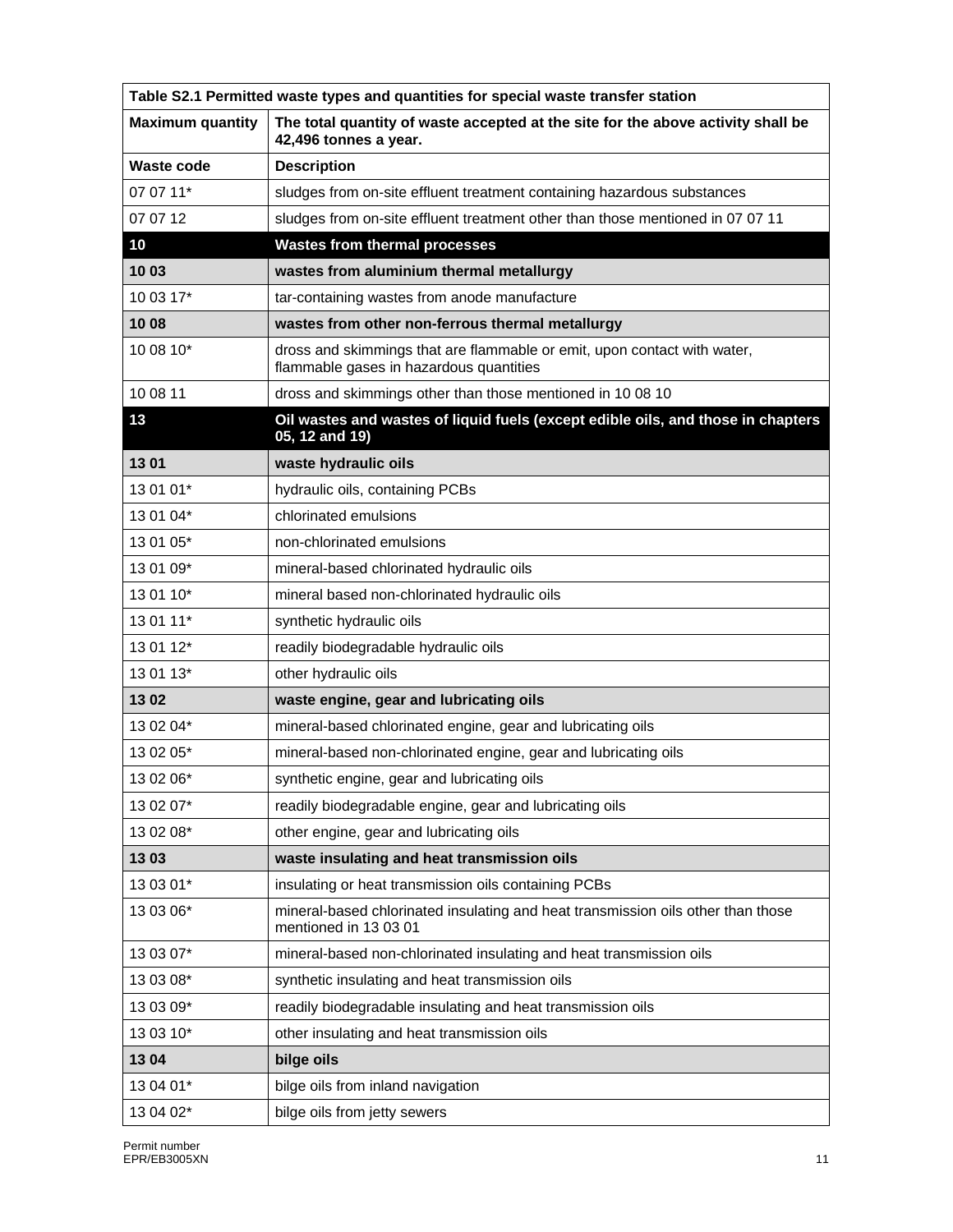| Table S2.1 Permitted waste types and quantities for special waste transfer station |                                                                                                                              |  |
|------------------------------------------------------------------------------------|------------------------------------------------------------------------------------------------------------------------------|--|
| <b>Maximum quantity</b>                                                            | The total quantity of waste accepted at the site for the above activity shall be<br>42,496 tonnes a year.                    |  |
| <b>Waste code</b>                                                                  | <b>Description</b>                                                                                                           |  |
| 13 04 03*                                                                          | bilge oils from other navigation                                                                                             |  |
| 13 05                                                                              | oil/water separator contents                                                                                                 |  |
| 13 05 01*                                                                          | solids from grit chambers and oil/water separators                                                                           |  |
| 13 05 02*                                                                          | sludges from oil/water separators                                                                                            |  |
| 13 05 03*                                                                          | interceptor sludges                                                                                                          |  |
| 13 05 06*                                                                          | oil from oil/water separators                                                                                                |  |
| 13 05 07*                                                                          | oily water from oil/water separators                                                                                         |  |
| 13 05 08*                                                                          | mixtures of wastes from grit chambers and oil/water separators                                                               |  |
| 1307                                                                               | wastes of liquid fuels                                                                                                       |  |
| 13 07 01*                                                                          | fuel oil and diesel                                                                                                          |  |
| 13 07 02*                                                                          | petrol                                                                                                                       |  |
| 13 07 03*                                                                          | other fuels (including mixtures)                                                                                             |  |
| 1308                                                                               | oil wastes not otherwise specified                                                                                           |  |
| 13 08 01*                                                                          | desalter sludges or emulsions                                                                                                |  |
| 13 08 02*                                                                          | other emulsions                                                                                                              |  |
| 14                                                                                 | Waste organic solvents, refrigerants and propellants (except 07 and 08)                                                      |  |
| 14 06                                                                              | waste organic solvents, refrigerants and foam/aerosol propellants                                                            |  |
| 14 06 01*                                                                          | chlorofluorocarbons, HCFC, HFC                                                                                               |  |
| 14 06 02*                                                                          | other halogenated solvents and solvent mixtures                                                                              |  |
| 14 06 03*                                                                          | other solvents and solvent mixtures                                                                                          |  |
| 14 06 04*                                                                          | sludges or solid wastes containing halogenated solvents                                                                      |  |
| 14 06 05*                                                                          | sludges or solid wastes containing other solvents                                                                            |  |
| 15                                                                                 | Waste packaging, absorbents, wiping cloths, filter materials and protective<br>clothing not otherwise specified              |  |
| 15 01                                                                              | packaging (including separately collected municipal packaging waste)                                                         |  |
| 15 01 01                                                                           | paper and cardboard packaging                                                                                                |  |
| 15 01 02                                                                           | plastic packaging                                                                                                            |  |
| 15 01 03                                                                           | wooden packaging                                                                                                             |  |
| 15 01 04                                                                           | metallic packaging                                                                                                           |  |
| 15 01 05                                                                           | composite packaging                                                                                                          |  |
| 15 01 06                                                                           | mixed packaging                                                                                                              |  |
| 15 01 07                                                                           | glass packaging                                                                                                              |  |
| 15 01 09                                                                           | textile packaging                                                                                                            |  |
| 15 01 10*                                                                          | packaging containing residues of or contaminated by hazardous substances                                                     |  |
| 15 01 11*                                                                          | metallic packaging containing a hazardous solid porous matrix (for example<br>asbestos), including empty pressure containers |  |
| 15 02                                                                              | absorbents, filter materials, wiping cloths and protective clothing                                                          |  |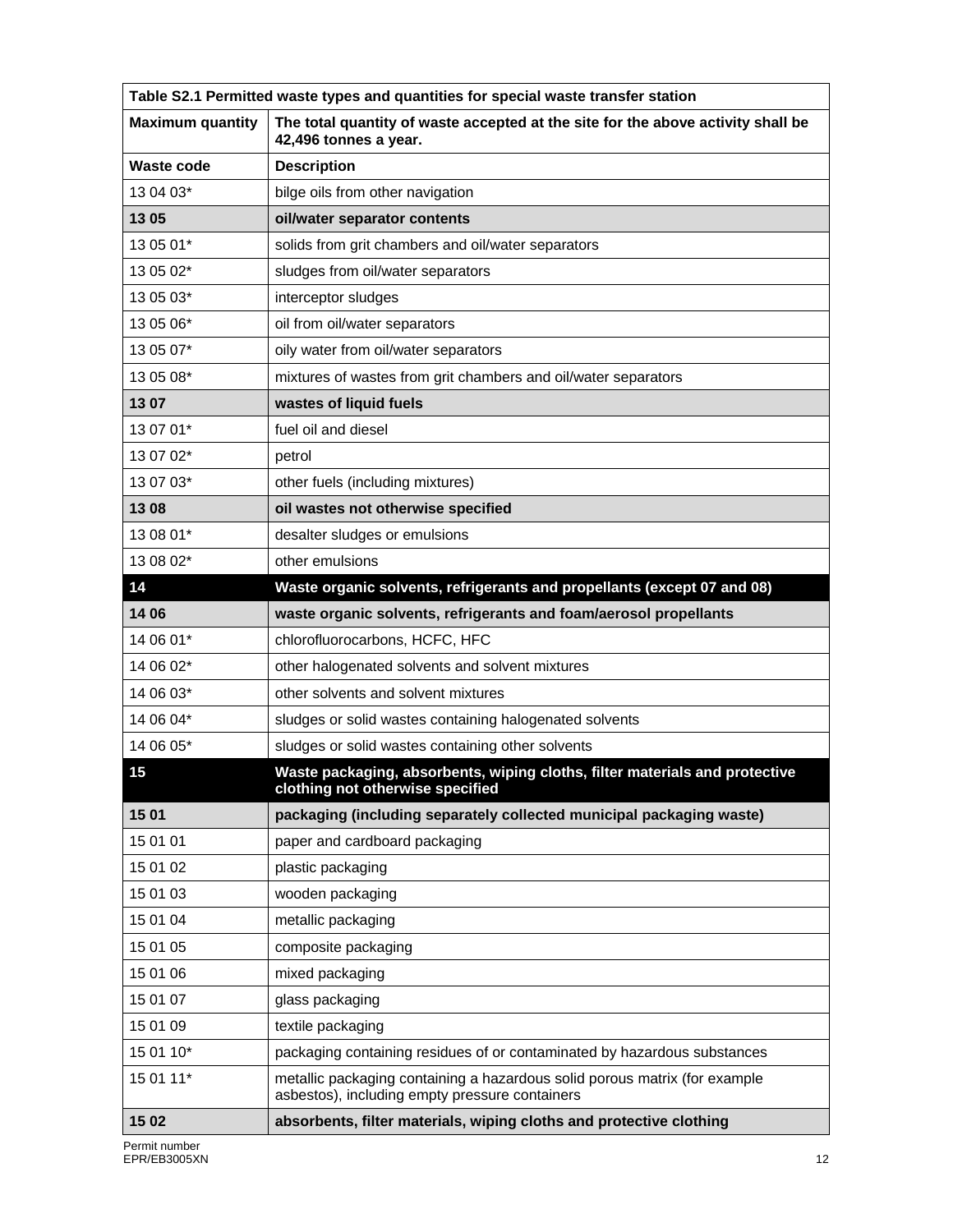| Table S2.1 Permitted waste types and quantities for special waste transfer station |                                                                                                                                                                                                          |  |
|------------------------------------------------------------------------------------|----------------------------------------------------------------------------------------------------------------------------------------------------------------------------------------------------------|--|
| <b>Maximum quantity</b>                                                            | The total quantity of waste accepted at the site for the above activity shall be<br>42,496 tonnes a year.                                                                                                |  |
| Waste code                                                                         | <b>Description</b>                                                                                                                                                                                       |  |
| 15 02 02*                                                                          | absorbents, filter materials (including oil filters not otherwise specified), wiping<br>cloths, protective clothing contaminated by hazardous substances                                                 |  |
| 15 02 03                                                                           | absorbents, filter materials, wiping cloths and protective clothing other than those<br>mentioned in 15 02 02                                                                                            |  |
| 16                                                                                 | Wastes not otherwise specified in the list                                                                                                                                                               |  |
| 16 01                                                                              | end-of-life vehicles from different means of transport (including off-road<br>machinery) and wastes from dismantling of end-of-life vehicles and vehicle<br>maintenance (except 13, 14, 16 06 and 16 08) |  |
| 16 01 03                                                                           | end-of-life tyres                                                                                                                                                                                        |  |
| 16 01 07*                                                                          | oil filters                                                                                                                                                                                              |  |
| 16 01 17                                                                           | ferrous metal                                                                                                                                                                                            |  |
| 16 01 18                                                                           | non-ferrous metal                                                                                                                                                                                        |  |
| 16 01 19                                                                           | plastic                                                                                                                                                                                                  |  |
| 16 01 20                                                                           | glass                                                                                                                                                                                                    |  |
| 16 01 21*                                                                          | hazardous components other than those mentioned in 16 01 07 to 16 01 11 and 16<br>01 13 and 16 01 14                                                                                                     |  |
| 16 01 22                                                                           | components not otherwise specified                                                                                                                                                                       |  |
| 16 02                                                                              | wastes from electrical and electronic equipment                                                                                                                                                          |  |
| 16 02 09*                                                                          | transformers and capacitors containing PCBs                                                                                                                                                              |  |
| 16 02 10*                                                                          | discarded equipment containing or contaminated by PCBs other than those<br>mentioned in 16 02 09                                                                                                         |  |
| 16 02 11*                                                                          | discarded equipment containing chlorofluorocarbons, HCFC, HFC                                                                                                                                            |  |
| 16 02 12*                                                                          | discarded equipment containing free asbestos                                                                                                                                                             |  |
| 16 02 13*                                                                          | discarded equipment containing hazardous components other than those mentioned<br>in 16 02 09 to 16 02 12                                                                                                |  |
| 16 02 14                                                                           | discarded equipment other than those mentioned in 16 02 09 to 16 02 13                                                                                                                                   |  |
| 16 02 15*                                                                          | hazardous components removed from discarded equipment                                                                                                                                                    |  |
| 16 02 16                                                                           | components removed from discarded equipment other than those mentioned in 16<br>02 15                                                                                                                    |  |
| 16 03                                                                              | off-specification batches and unused products                                                                                                                                                            |  |
| 16 03 03*                                                                          | inorganic wastes containing hazardous substances                                                                                                                                                         |  |
| 16 03 04                                                                           | inorganic wastes other than those mentioned in 16 03 03                                                                                                                                                  |  |
| 16 03 05*                                                                          | organic wastes containing hazardous substances                                                                                                                                                           |  |
| 16 03 06                                                                           | organic wastes other than those mentioned in 16 03 05                                                                                                                                                    |  |
| 16 05                                                                              | gases in pressure containers and discarded chemicals                                                                                                                                                     |  |
| 16 05 04*                                                                          | gases in pressure containers (including halons) containing hazardous substances                                                                                                                          |  |
| 16 05 05                                                                           | gases in pressure containers other than those mentioned in 16 05 04                                                                                                                                      |  |
| 16 05 06*                                                                          | laboratory chemicals, consisting of or containing hazardous substances, including<br>mixtures of laboratory chemicals                                                                                    |  |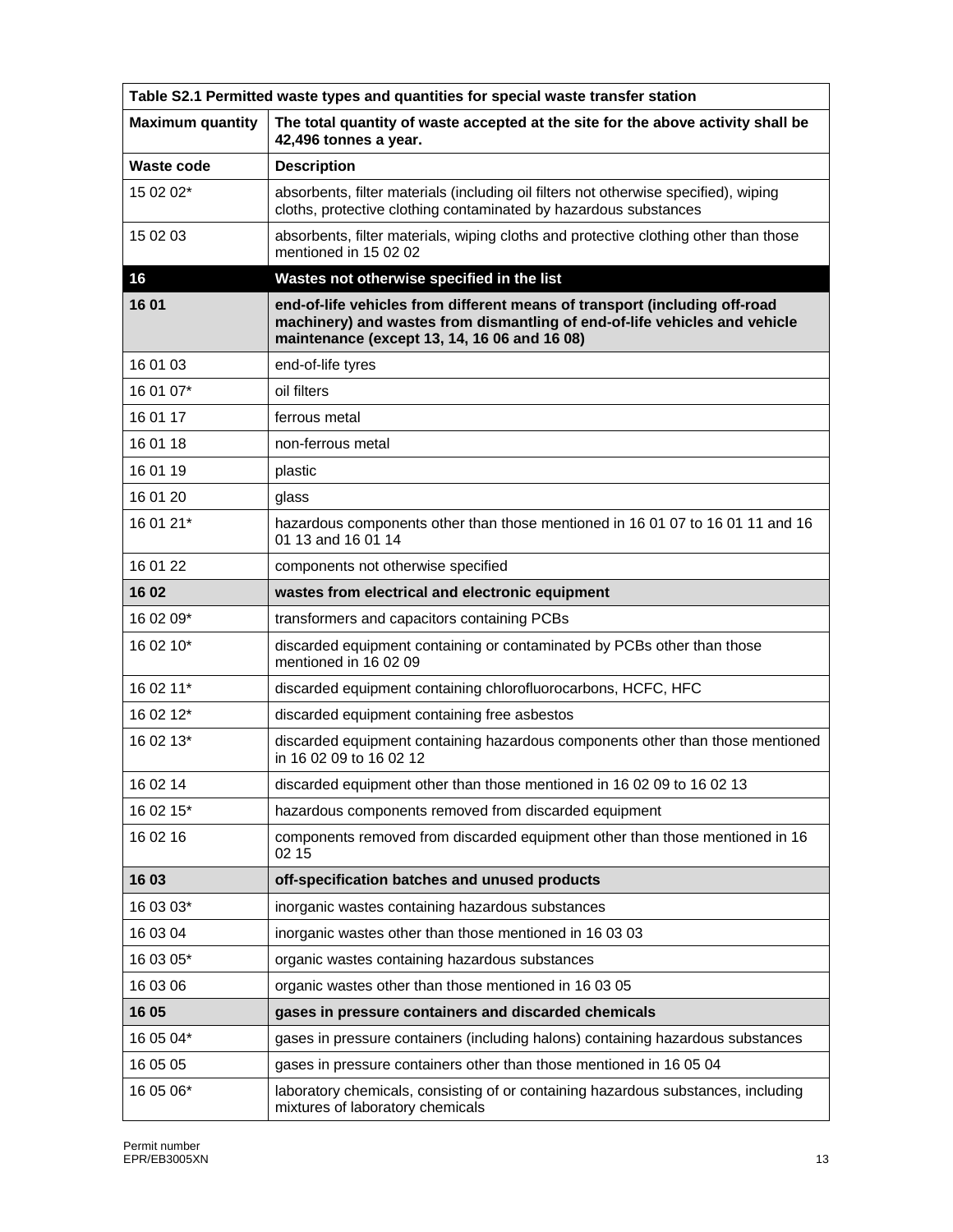| Table S2.1 Permitted waste types and quantities for special waste transfer station |                                                                                                               |  |
|------------------------------------------------------------------------------------|---------------------------------------------------------------------------------------------------------------|--|
| <b>Maximum quantity</b>                                                            | The total quantity of waste accepted at the site for the above activity shall be<br>42,496 tonnes a year.     |  |
| <b>Waste code</b>                                                                  | <b>Description</b>                                                                                            |  |
| 16 05 07*                                                                          | discarded inorganic chemicals consisting of or containing hazardous substances                                |  |
| 16 05 08*                                                                          | discarded organic chemicals consisting of or containing hazardous substances                                  |  |
| 16 05 09                                                                           | discarded chemicals other than those mentioned in 16 05 06, 16 05 07 or 16 05 08                              |  |
| 16 06                                                                              | batteries and accumulators                                                                                    |  |
| 16 06 01*                                                                          | lead batteries                                                                                                |  |
| 16 06 02*                                                                          | Ni-Cd batteries                                                                                               |  |
| 16 06 03*                                                                          | mercury-containing batteries                                                                                  |  |
| 16 06 04                                                                           | alkaline batteries (except 16 06 03)                                                                          |  |
| 16 06 05                                                                           | other batteries and accumulators                                                                              |  |
| 16 06 06*                                                                          | separately collected electrolyte from batteries and accumulators                                              |  |
| 16 07                                                                              | wastes from transport tank, storage tank and barrel cleaning (except 05 and<br>13)                            |  |
| 16 07 08*                                                                          | wastes containing oil                                                                                         |  |
| 16 07 09*                                                                          | wastes containing other hazardous substances                                                                  |  |
| 16 09                                                                              | oxidising substances                                                                                          |  |
| 16 09 04*                                                                          | oxidising substances, not otherwise specified                                                                 |  |
| 16 10                                                                              | aqueous liquid wastes destined for off-site treatment                                                         |  |
| 16 10 01*                                                                          | aqueous liquid wastes containing hazardous substances                                                         |  |
| 16 10 02                                                                           | aqueous liquid wastes other than those mentioned in 16 10 01                                                  |  |
| 16 10 03*                                                                          | aqueous concentrates containing hazardous substances                                                          |  |
| 16 10 04                                                                           | aqueous concentrates other than those mentioned in 16 10 03                                                   |  |
| 17                                                                                 | Construction and demolition wastes (including excavated soil from<br>contaminated sites)                      |  |
| 1701                                                                               | concrete, bricks, tiles and ceramics                                                                          |  |
| 17 01 01                                                                           | concrete                                                                                                      |  |
| 17 01 02                                                                           | bricks                                                                                                        |  |
| 17 01 03                                                                           | tiles and ceramics                                                                                            |  |
| 17 01 06*                                                                          | mixtures of, or separate fractions of concrete, bricks, tiles and ceramics containing<br>hazardous substances |  |
| 17 01 07                                                                           | mixtures of concrete, bricks, tiles and ceramics other than those mentioned in 17 01<br>06                    |  |
| 1702                                                                               | wood, glass and plastic                                                                                       |  |
| 17 02 01                                                                           | wood                                                                                                          |  |
| 17 02 02                                                                           | glass                                                                                                         |  |
| 17 02 03                                                                           | plastic                                                                                                       |  |
| 17 02 04*                                                                          | glass, plastic and wood containing or contaminated with hazardous substances                                  |  |
| 1703                                                                               | bituminous mixtures, coal tar and tarred products                                                             |  |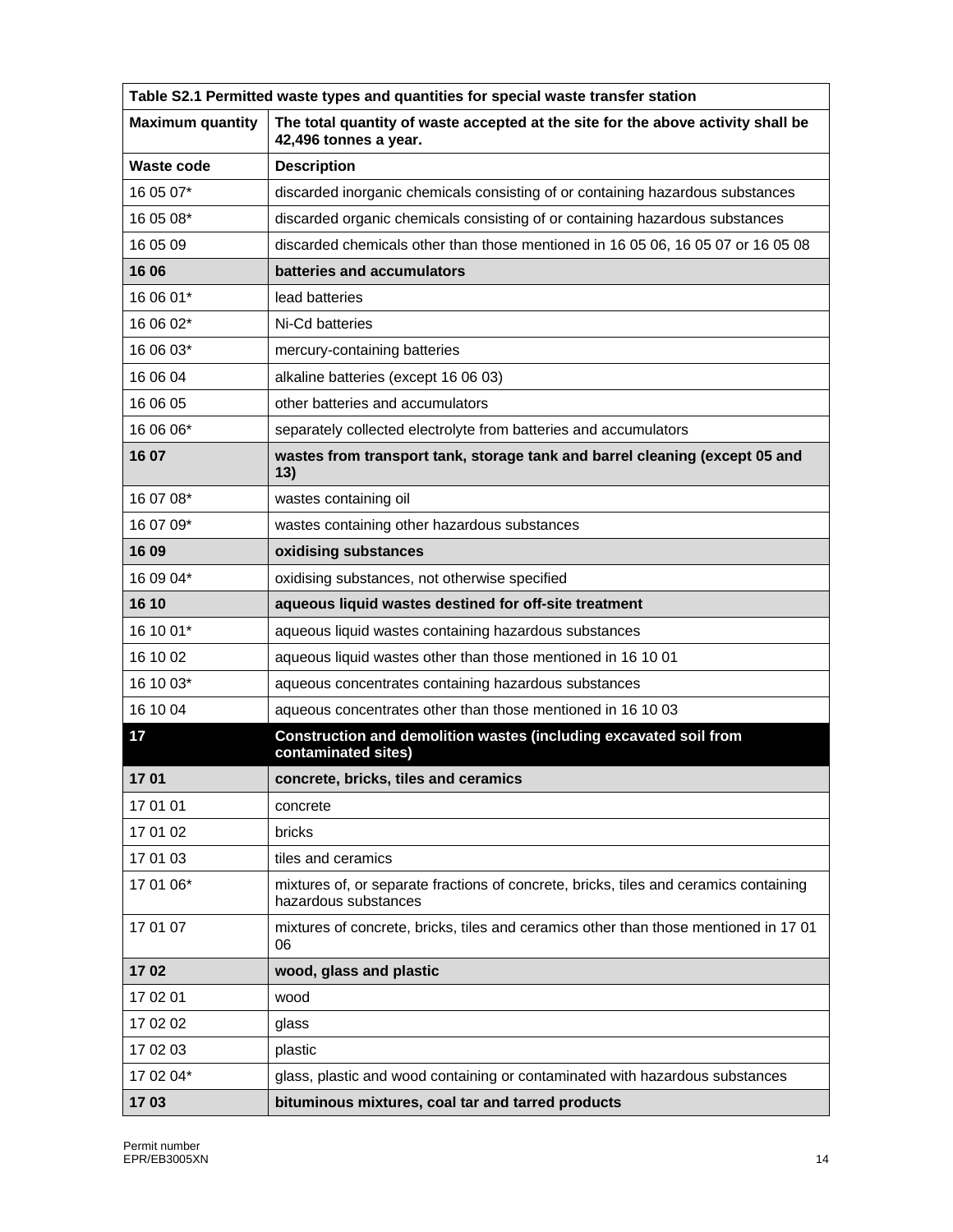| Table S2.1 Permitted waste types and quantities for special waste transfer station |                                                                                                                                                                                                      |  |
|------------------------------------------------------------------------------------|------------------------------------------------------------------------------------------------------------------------------------------------------------------------------------------------------|--|
| <b>Maximum quantity</b>                                                            | The total quantity of waste accepted at the site for the above activity shall be<br>42,496 tonnes a year.                                                                                            |  |
| Waste code                                                                         | <b>Description</b>                                                                                                                                                                                   |  |
| 17 03 01*                                                                          | bituminous mixtures containing coal tar                                                                                                                                                              |  |
| 17 03 02                                                                           | bituminous mixtures other than those mentioned in 17 03 01                                                                                                                                           |  |
| 17 03 03*                                                                          | coal tar and tarred products                                                                                                                                                                         |  |
| 1704                                                                               | metals (including their alloys)                                                                                                                                                                      |  |
| 17 04 01                                                                           | copper, bronze, brass                                                                                                                                                                                |  |
| 17 04 02                                                                           | aluminium                                                                                                                                                                                            |  |
| 17 04 03                                                                           | lead                                                                                                                                                                                                 |  |
| 17 04 04                                                                           | zinc                                                                                                                                                                                                 |  |
| 17 04 05                                                                           | iron and steel                                                                                                                                                                                       |  |
| 17 04 06                                                                           | tin                                                                                                                                                                                                  |  |
| 17 04 07                                                                           | mixed metals                                                                                                                                                                                         |  |
| 17 04 09*                                                                          | metal waste contaminated with hazardous substances                                                                                                                                                   |  |
| 17 04 10*                                                                          | cables containing oil, coal tar and other hazardous substances                                                                                                                                       |  |
| 17 04 11                                                                           | cables other than those mentioned in 17 04 10                                                                                                                                                        |  |
| 1705                                                                               | soil (including excavated soil from contaminated sites), stones and dredging<br>spoil                                                                                                                |  |
| 17 05 03*                                                                          | soil and stones containing hazardous substances                                                                                                                                                      |  |
| 17 05 04                                                                           | soil and stones other than those mentioned in 17 05 03                                                                                                                                               |  |
| 17 05 05*                                                                          | dredging spoil containing hazardous substances                                                                                                                                                       |  |
| 17 05 06                                                                           | dredging spoil other than those mentioned in 17 05 05                                                                                                                                                |  |
| 17 05 07*                                                                          | track ballast containing hazardous substances                                                                                                                                                        |  |
| 17 05 08                                                                           | track ballast other than those mentioned in 17 05 07                                                                                                                                                 |  |
| 1706                                                                               | insulation materials and asbestos-containing construction materials                                                                                                                                  |  |
| 17 06 01*                                                                          | insulation materials containing asbestos                                                                                                                                                             |  |
| 17 06 03*                                                                          | other insulation materials consisting of or containing hazardous substances                                                                                                                          |  |
| 17 06 04                                                                           | insulation materials other than those mentioned in 17 06 01 and 17 06 03                                                                                                                             |  |
| 17 06 05*                                                                          | construction materials containing asbestos                                                                                                                                                           |  |
| 1708                                                                               | gypsum-based construction material                                                                                                                                                                   |  |
| 17 08 01*                                                                          | gypsum-based construction materials contaminated with hazardous substances                                                                                                                           |  |
| 17 08 02                                                                           | gypsum-based construction materials other than those mentioned in 17 08 01                                                                                                                           |  |
| 1709                                                                               | other construction and demolition wastes                                                                                                                                                             |  |
| 17 09 01*                                                                          | construction and demolition wastes containing mercury                                                                                                                                                |  |
| 17 09 02*                                                                          | construction and demolition wastes containing PCB (for example PCB- containing<br>sealants, PCB-containing resin-based floorings, PCB-containing sealed glazing<br>units, PCB-containing capacitors) |  |
| 17 09 03*                                                                          | other construction and demolition wastes (including mixed wastes) containing<br>hazardous substances                                                                                                 |  |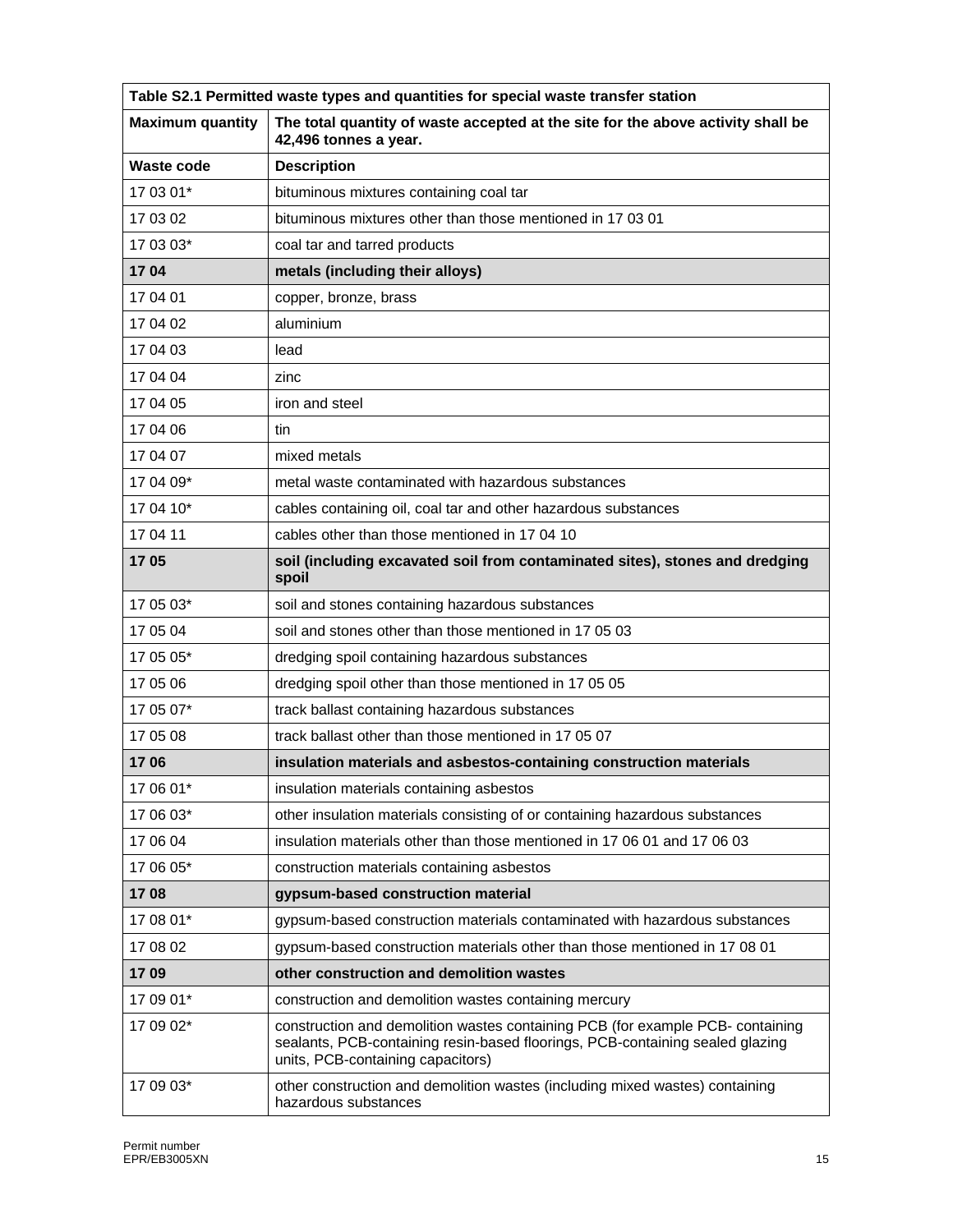| Table S2.1 Permitted waste types and quantities for special waste transfer station |                                                                                                                                                                               |  |
|------------------------------------------------------------------------------------|-------------------------------------------------------------------------------------------------------------------------------------------------------------------------------|--|
| <b>Maximum quantity</b>                                                            | The total quantity of waste accepted at the site for the above activity shall be<br>42,496 tonnes a year.                                                                     |  |
| <b>Waste code</b>                                                                  | <b>Description</b>                                                                                                                                                            |  |
| 17 09 04                                                                           | mixed construction and demolition wastes other than those mentioned in 17 09 01,<br>17 09 02 and 17 09 03                                                                     |  |
| 18                                                                                 | Wastes from human or animal health care and/or related research (except<br>kitchen and restaurant wastes not arising from immediate health care)                              |  |
| 18 01                                                                              | wastes from natal care, diagnosis, treatment or prevention of disease in<br>humans                                                                                            |  |
| 18 01 01                                                                           | sharps (except 18 01 03)                                                                                                                                                      |  |
| 18 01 03*                                                                          | wastes whose collection and disposal is subject to special requirements in order to<br>prevent infection                                                                      |  |
| 1802                                                                               | wastes from research, diagnosis, treatment or prevention of disease involving<br>animals                                                                                      |  |
| 18 02 01                                                                           | sharps (except 18 02 02)                                                                                                                                                      |  |
| 18 02 02*                                                                          | wastes whose collection and disposal is subject to special requirements in order to<br>prevent infection                                                                      |  |
| 19                                                                                 | Wastes from waste management facilities, off-site waste water treatment<br>plants and the preparation of water intended for human consumption and<br>water for industrial use |  |
| 19 10                                                                              | wastes from shredding of metal-containing wastes                                                                                                                              |  |
| 19 10 01                                                                           | iron and steel waste                                                                                                                                                          |  |
| 19 10 02                                                                           | non-ferrous waste                                                                                                                                                             |  |
| 19 10 03*                                                                          | fluff-light fraction and dust containing hazardous substances                                                                                                                 |  |
| 19 10 04                                                                           | fluff-light fraction and dust other than those mentioned in 19 10 03                                                                                                          |  |
| 19 10 05*                                                                          | other fractions containing hazardous substances                                                                                                                               |  |
| 19 10 06                                                                           | other fractions other than those mentioned in 19 10 05                                                                                                                        |  |
| 19 12                                                                              | wastes from the mechanical treatment of waste (for example sorting, crushing,<br>compacting, pelletising) not otherwise specified                                             |  |
| 19 12 01                                                                           | paper and cardboard                                                                                                                                                           |  |
| 19 12 02                                                                           | ferrous metal                                                                                                                                                                 |  |
| 19 12 03                                                                           | non-ferrous metal                                                                                                                                                             |  |
| 19 12 04                                                                           | plastic and rubber                                                                                                                                                            |  |
| 19 12 05                                                                           | glass                                                                                                                                                                         |  |
| 19 12 06*                                                                          | wood containing hazardous substances                                                                                                                                          |  |
| 19 12 07                                                                           | wood other than that mentioned in 19 12 06                                                                                                                                    |  |
| 19 12 08                                                                           | textiles                                                                                                                                                                      |  |
| 19 12 09                                                                           | minerals (for example sand, stones)                                                                                                                                           |  |
| 19 12 10                                                                           | combustible waste (refuse derived fuel)                                                                                                                                       |  |
| 19 12 11*                                                                          | other wastes (including mixtures of materials) from mechanical treatment of waste<br>containing hazardous substances                                                          |  |
| 19 12 12                                                                           | other wastes (including mixtures of materials) from mechanical treatment of wastes<br>other than those mentioned in 19 12 11                                                  |  |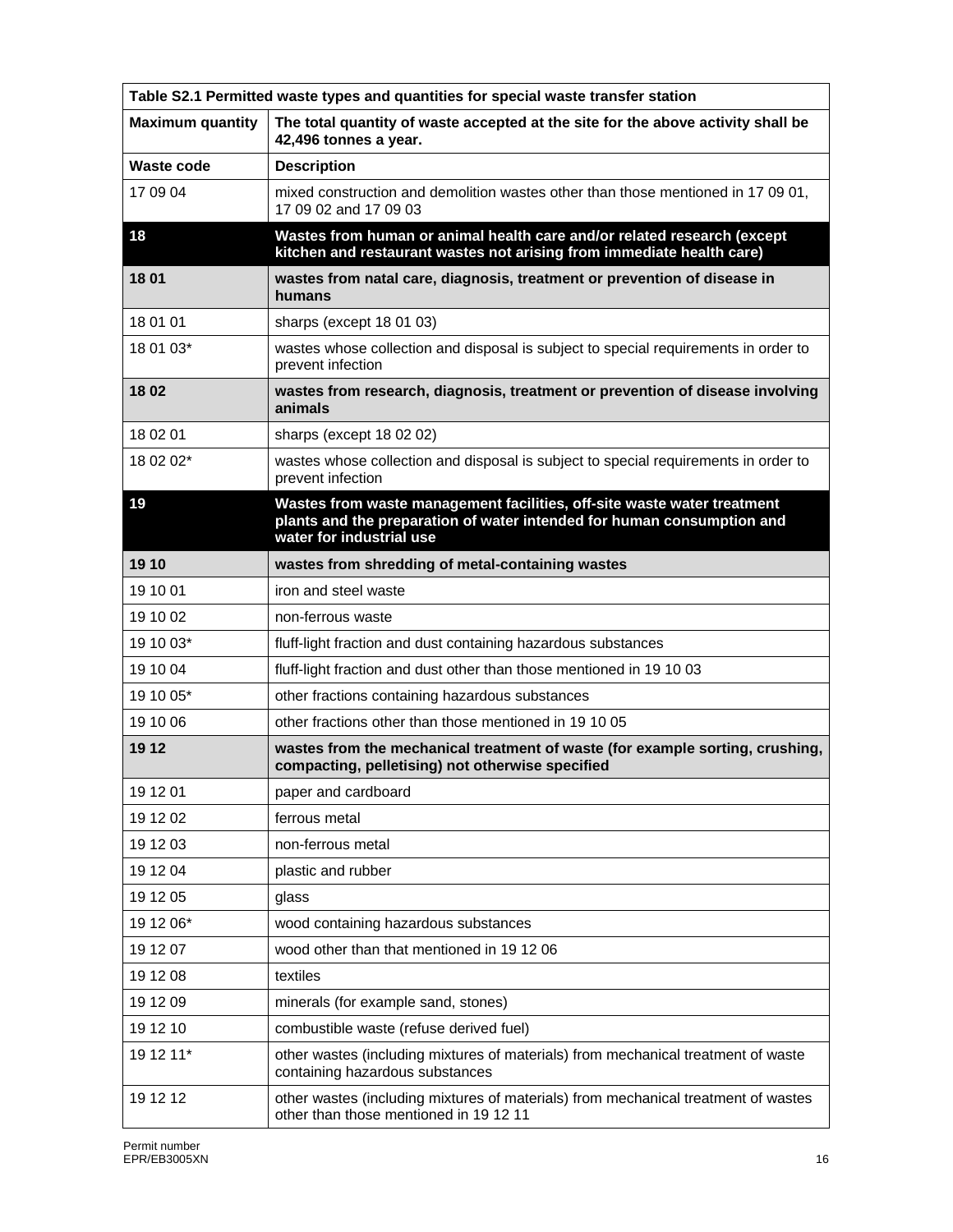| Table S2.1 Permitted waste types and quantities for special waste transfer station |                                                                                                                                             |  |
|------------------------------------------------------------------------------------|---------------------------------------------------------------------------------------------------------------------------------------------|--|
| <b>Maximum quantity</b>                                                            | The total quantity of waste accepted at the site for the above activity shall be<br>42,496 tonnes a year.                                   |  |
| Waste code                                                                         | <b>Description</b>                                                                                                                          |  |
| 19 13                                                                              | wastes from soil and groundwater remediation                                                                                                |  |
| 19 13 01*                                                                          | solid wastes from soil remediation containing hazardous substances                                                                          |  |
| 19 13 02                                                                           | solid wastes from soil remediation other than those mentioned in 19 13 01                                                                   |  |
| 19 13 03*                                                                          | sludges from soil remediation containing hazardous substances                                                                               |  |
| 19 13 04                                                                           | sludges from soil remediation other than those mentioned in 19 13 03                                                                        |  |
| 19 13 05*                                                                          | sludges from groundwater remediation containing hazardous substances                                                                        |  |
| 19 13 06                                                                           | sludges from groundwater remediation other than those mentioned in 19 13 05                                                                 |  |
| 19 13 07*                                                                          | aqueous liquid wastes and aqueous concentrates from groundwater remediation<br>containing hazardous substances                              |  |
| 19 13 08                                                                           | aqueous liquid wastes and aqueous concentrates from groundwater remediation<br>other than those mentioned in 19 13 07                       |  |
| 20                                                                                 | Municipal wastes (household waste and similar commercial, industrial and<br>institutional wastes) including separately collected fractions  |  |
| 20 01                                                                              | separately collected fractions (except 15 01)                                                                                               |  |
| 20 01 01                                                                           | paper and cardboard                                                                                                                         |  |
| 20 01 02                                                                           | glass                                                                                                                                       |  |
| 20 01 08                                                                           | biodegradable kitchen and canteen waste                                                                                                     |  |
| 20 01 10                                                                           | clothes                                                                                                                                     |  |
| 20 01 11                                                                           | textiles                                                                                                                                    |  |
| 20 01 19*                                                                          | pesticides                                                                                                                                  |  |
| 20 01 21*                                                                          | fluorescent tubes and other mercury-containing waste                                                                                        |  |
| 20 01 23*                                                                          | discarded equipment containing chlorofluorocarbons                                                                                          |  |
| 20 01 27*                                                                          | paint, inks, adhesives and resins containing hazardous substances                                                                           |  |
| 20 01 28                                                                           | paint, inks, adhesives and resins other than those mentioned in 20 01 27                                                                    |  |
| 20 01 30                                                                           | detergents other than those mentioned in 20 01 29                                                                                           |  |
| 20 01 33*                                                                          | batteries and accumulators included in 16 06 01, 16 06 02 or 16 06 03 and unsorted<br>batteries and accumulators containing these batteries |  |
| 20 01 34                                                                           | batteries and accumulators other than those mentioned in 20 01 33                                                                           |  |
| 20 01 35*                                                                          | discarded electrical and electronic equipment other than those mentioned in 20 01<br>21 and 20 01 23 containing hazardous components        |  |
| 20 01 36                                                                           | discarded electrical and electronic equipment other than those mentioned in 20 01<br>21, 20 01 23 and 20 01 35                              |  |
| 20 01 37*                                                                          | wood containing hazardous substances                                                                                                        |  |
| 20 01 38                                                                           | wood other than that mentioned in 20 01 37                                                                                                  |  |
| 20 01 39                                                                           | plastics                                                                                                                                    |  |
| 20 01 40                                                                           | metals                                                                                                                                      |  |
| 20 01 41                                                                           | wastes from chimney sweeping                                                                                                                |  |
| 20 02                                                                              | garden and park wastes (including cemetery waste)                                                                                           |  |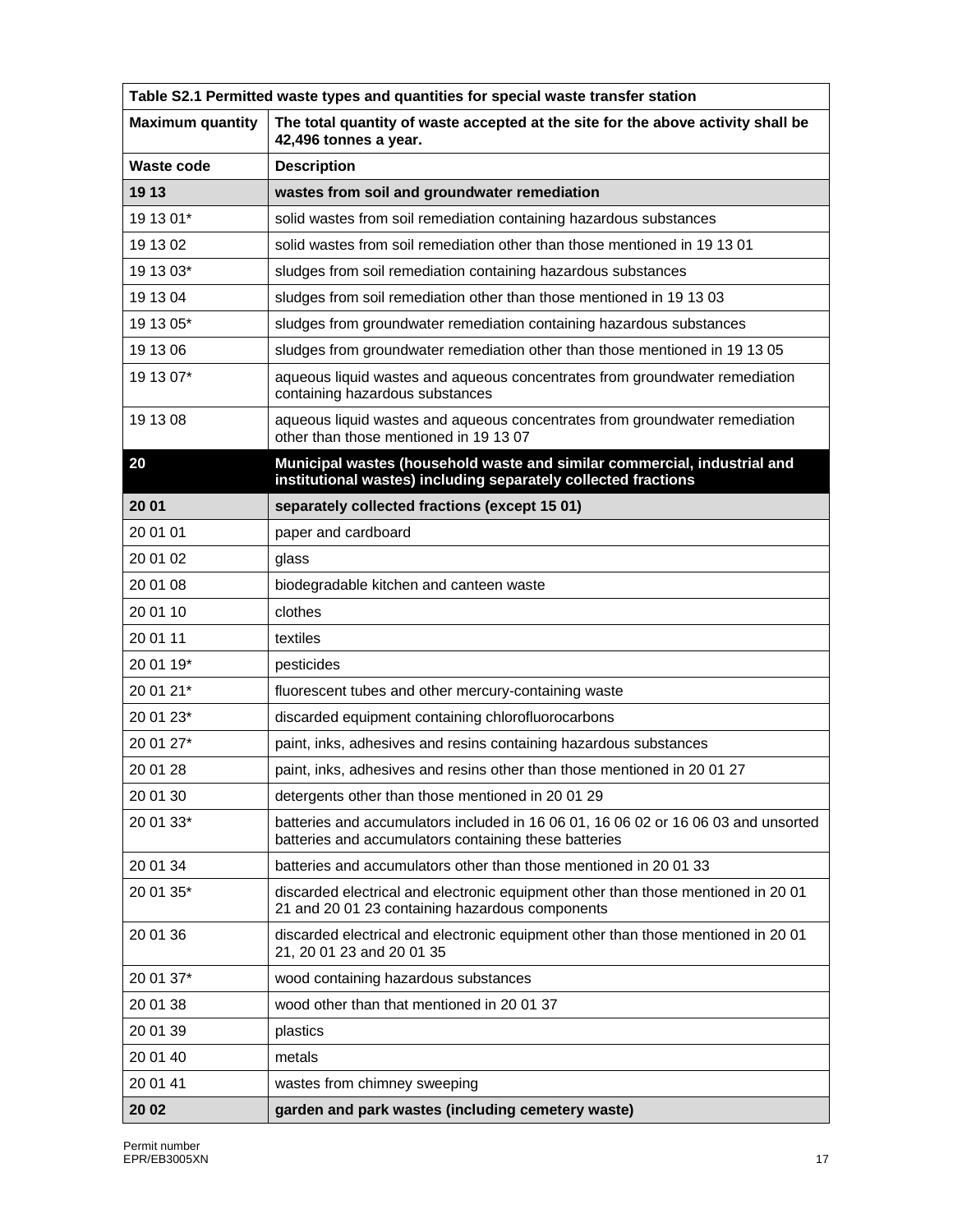| Table S2.1 Permitted waste types and quantities for special waste transfer station |                                                                                                           |
|------------------------------------------------------------------------------------|-----------------------------------------------------------------------------------------------------------|
| <b>Maximum quantity</b>                                                            | The total quantity of waste accepted at the site for the above activity shall be<br>42,496 tonnes a year. |
| Waste code                                                                         | <b>Description</b>                                                                                        |
| 20 02 01                                                                           | biodegradable waste                                                                                       |
| 20 02 02                                                                           | soil and stones                                                                                           |
| 20 02 03                                                                           | other non-biodegradable wastes                                                                            |
| 20 03                                                                              | other municipal wastes                                                                                    |
| 20 03 01                                                                           | mixed municipal waste                                                                                     |
| 20 03 02                                                                           | waste from markets                                                                                        |
| 20 03 03                                                                           | street-cleaning residues                                                                                  |
| 20 03 07                                                                           | bulky waste                                                                                               |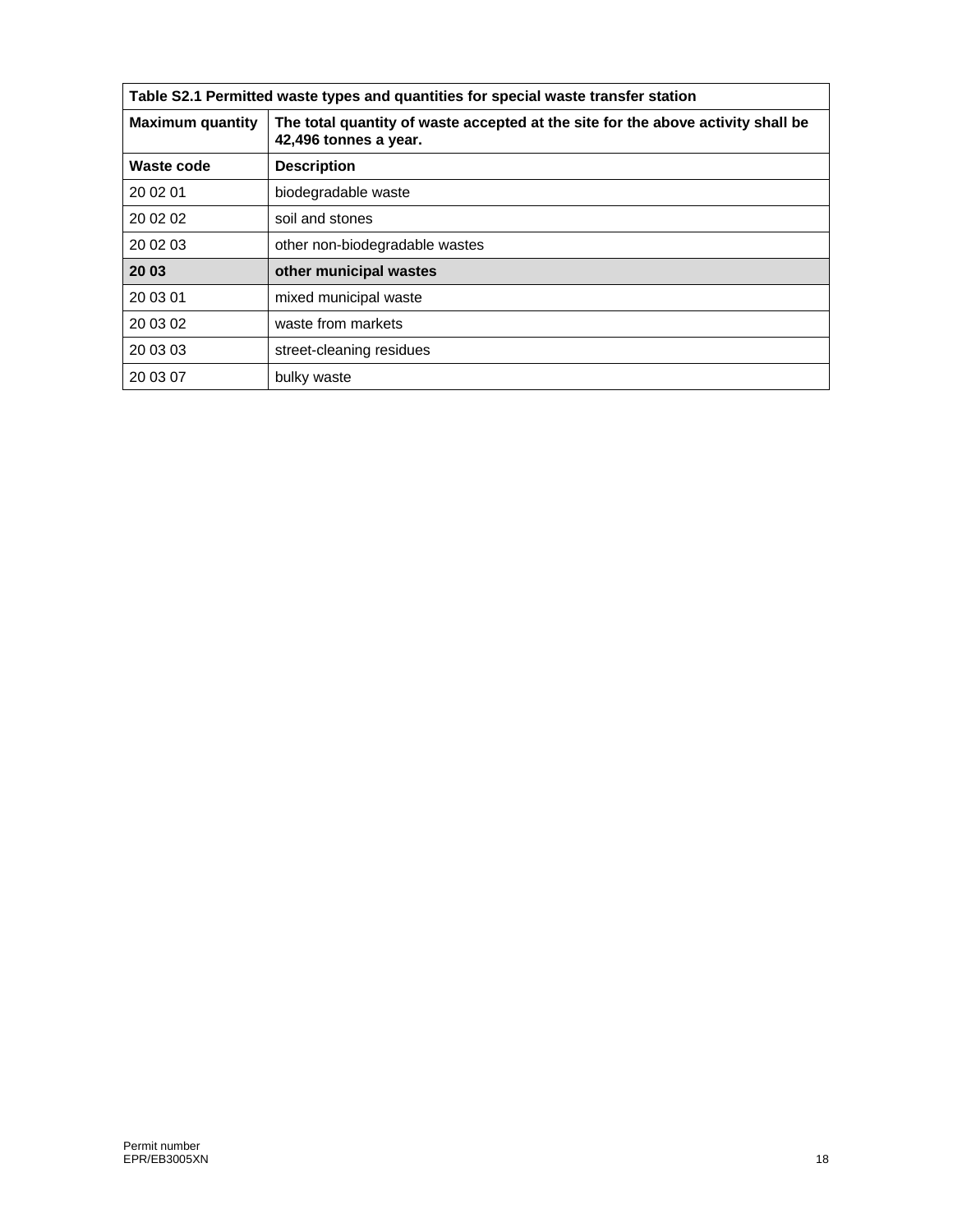# **Schedule 3 – Emissions and monitoring**

There are no emission limits or associated monitoring requirements.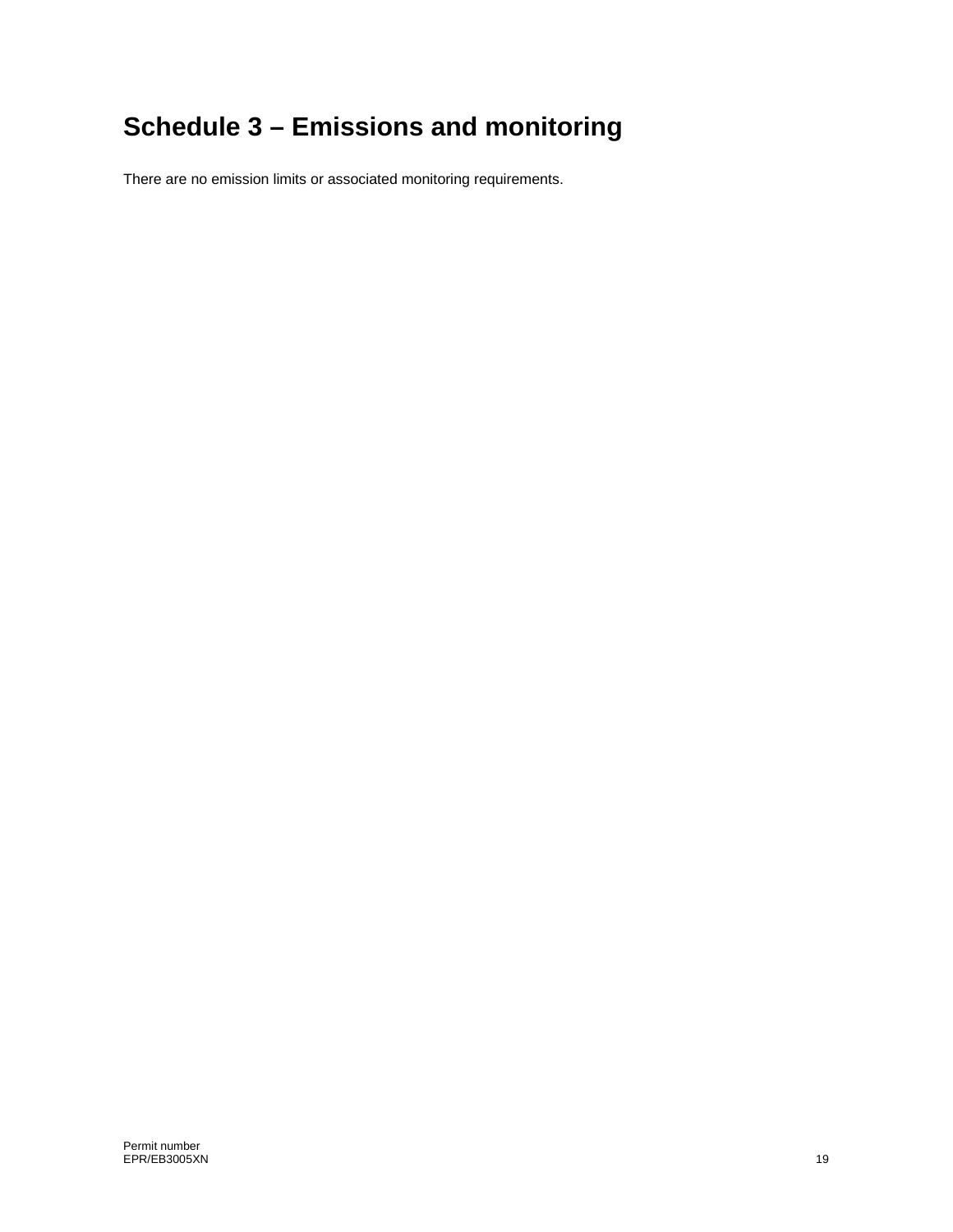# **Schedule 4 – Reporting**

There is no reporting under this schedule.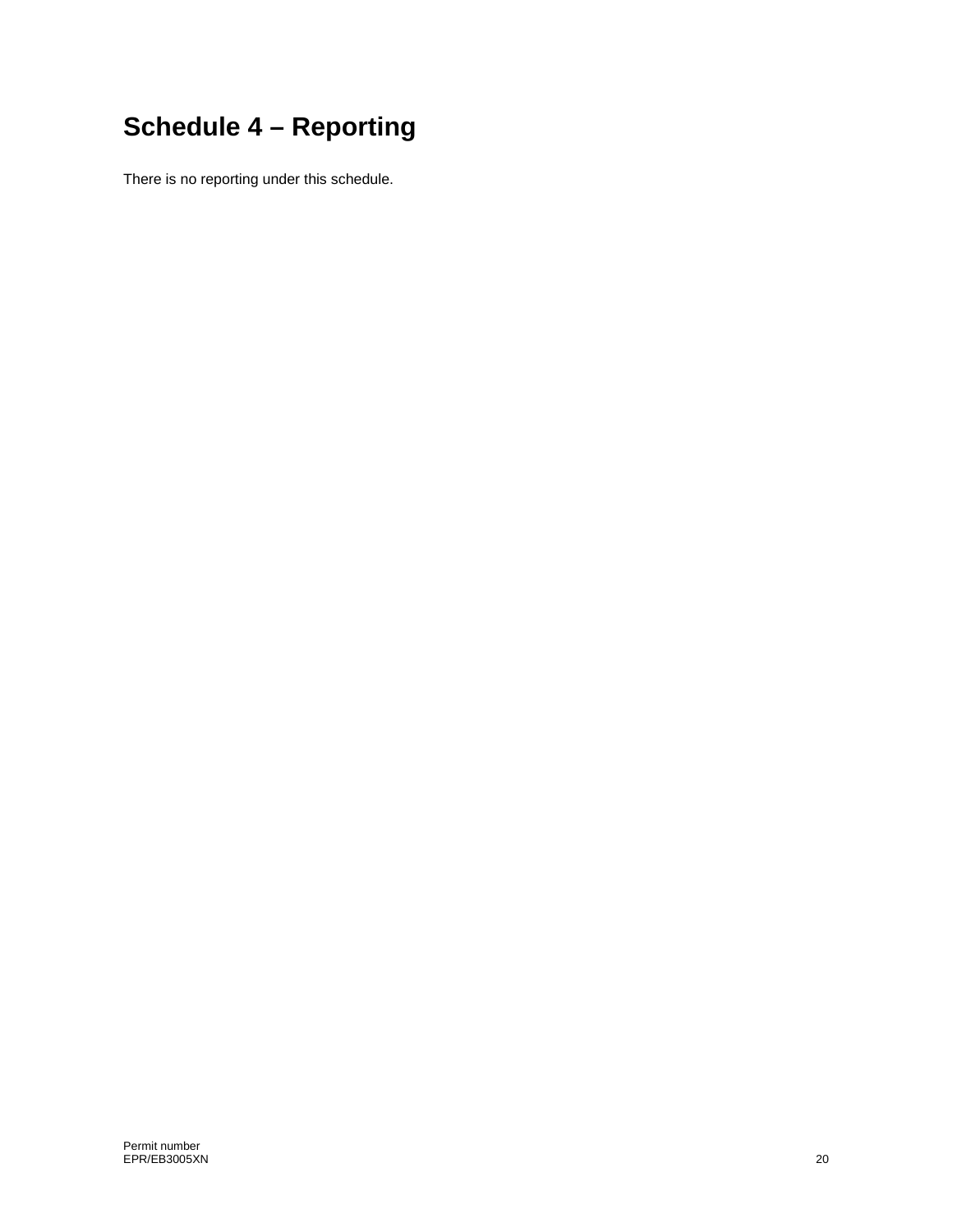## **Schedule 5 – Notification**

These pages outline the information that the operator must provide.

Units of measurement used in information supplied under Part A and B requirements shall be appropriate to the circumstances of the emission. Where appropriate, a comparison should be made of actual emissions and authorised emission limits.

If any information is considered commercially confidential, it should be separated from non-confidential information, supplied on a separate sheet and accompanied by an application for commercial confidentiality under the provisions of the EP Regulations.

## **Part A**

| <b>Permit Number</b>           |  |
|--------------------------------|--|
| Name of operator               |  |
| <b>Location of Facility</b>    |  |
| Time and date of the detection |  |

| (a) Notification requirements for any malfunction, breakdown or failure of equipment or techniques,<br>accident, or emission of a substance not controlled by an emission limit which has caused, is<br>causing or may cause significant pollution |  |  |
|----------------------------------------------------------------------------------------------------------------------------------------------------------------------------------------------------------------------------------------------------|--|--|
| To be notified within 24 hours of detection                                                                                                                                                                                                        |  |  |
| Date and time of the event                                                                                                                                                                                                                         |  |  |
| Reference or description of the<br>location of the event                                                                                                                                                                                           |  |  |
| Description of where any release<br>into the environment took place                                                                                                                                                                                |  |  |
| Substances(s) potentially released                                                                                                                                                                                                                 |  |  |
| Best estimate of the quantity or<br>rate of release of substances                                                                                                                                                                                  |  |  |
| Measures taken, or intended to be<br>taken, to stop any emission                                                                                                                                                                                   |  |  |
| Description of the failure or<br>accident.                                                                                                                                                                                                         |  |  |

| (b) Notification requirements for the breach of a limit                      |  |  |
|------------------------------------------------------------------------------|--|--|
| To be notified within 24 hours of detection unless otherwise specified below |  |  |
| Emission point reference/ source                                             |  |  |
| Parameter(s)                                                                 |  |  |
| Limit                                                                        |  |  |
| Measured value and uncertainty                                               |  |  |
| Date and time of monitoring                                                  |  |  |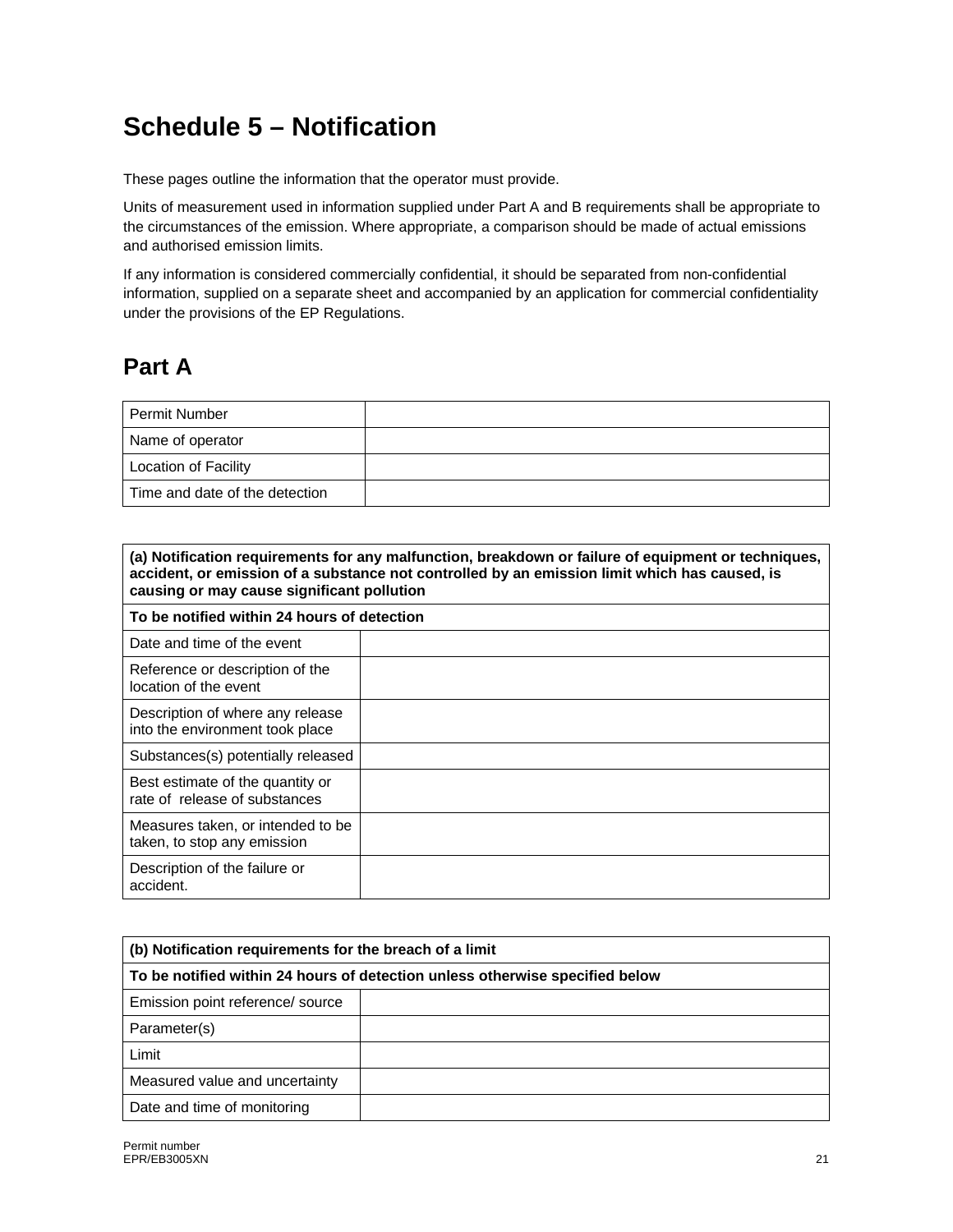| (b) Notification requirements for the breach of a limit                             |  |  |
|-------------------------------------------------------------------------------------|--|--|
| $\mid$ To be notified within 24 hours of detection unless otherwise specified below |  |  |
| Measures taken, or intended to be<br>taken, to stop the emission                    |  |  |

| Time periods for notification following detection of a breach of a limit |                            |  |
|--------------------------------------------------------------------------|----------------------------|--|
| <b>Parameter</b>                                                         | <b>Notification period</b> |  |
|                                                                          |                            |  |
|                                                                          |                            |  |
|                                                                          |                            |  |

| (c) Notification requirements for the detection of any significant adverse environmental effect<br>To be notified within 24 hours of detection |  |  |
|------------------------------------------------------------------------------------------------------------------------------------------------|--|--|
|                                                                                                                                                |  |  |
| Substances(s) detected                                                                                                                         |  |  |
| Concentrations of substances<br>detected                                                                                                       |  |  |
| Date of monitoring/sampling                                                                                                                    |  |  |

## **Part B – to be submitted as soon as practicable**

| Any more accurate information on the matters for<br>notification under Part A.                                                                               |  |
|--------------------------------------------------------------------------------------------------------------------------------------------------------------|--|
| Measures taken, or intended to be taken, to prevent<br>a recurrence of the incident                                                                          |  |
| Measures taken, or intended to be taken, to rectify,<br>limit or prevent any pollution of the environment<br>which has been or may be caused by the emission |  |
| The dates of any unauthorised emissions from the<br>facility in the preceding 24 months.                                                                     |  |

| Name*       |  |
|-------------|--|
| Post        |  |
| Signature   |  |
| <b>Date</b> |  |

\* authorised to sign on behalf of the operator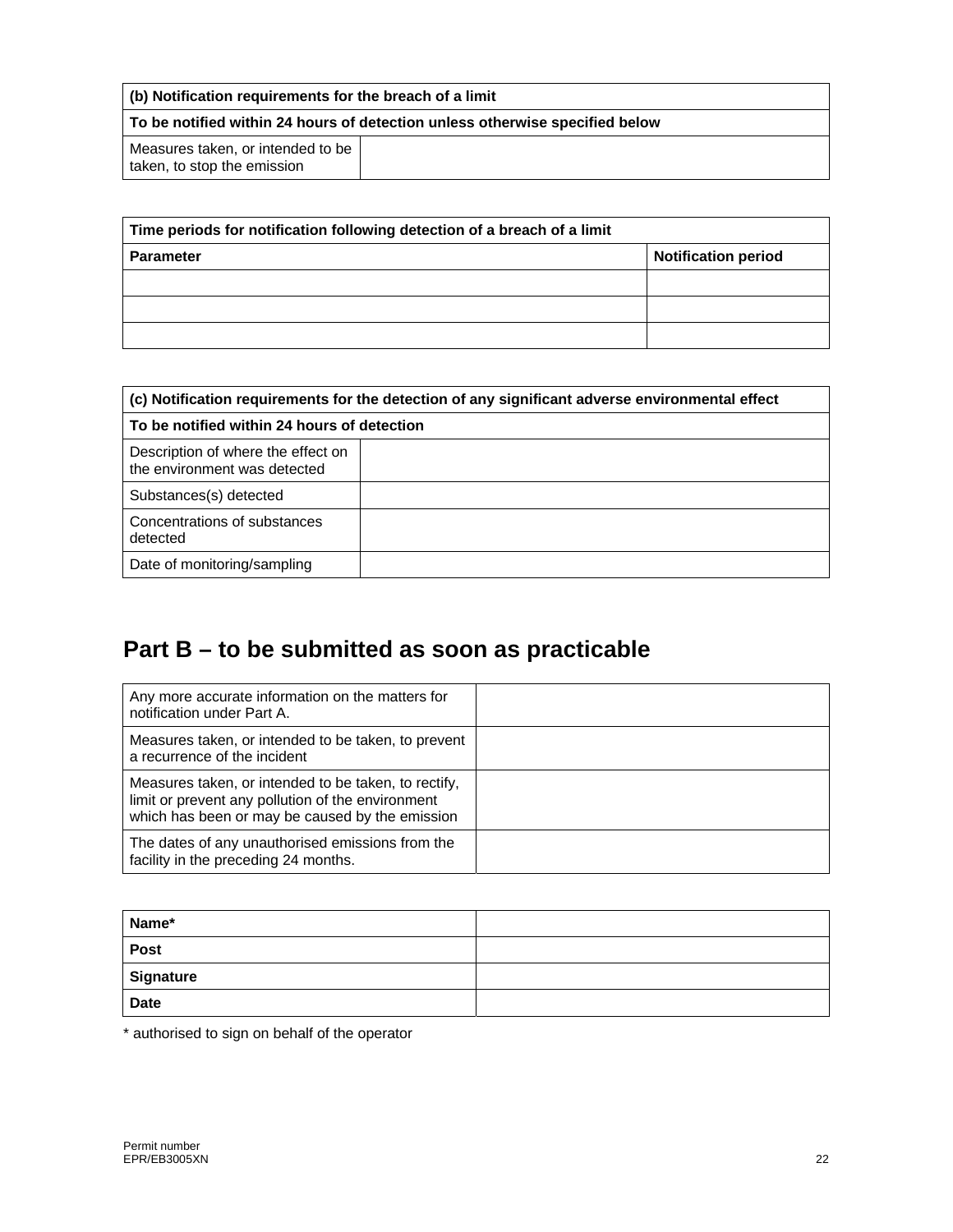## **Schedule 6 – Interpretation**

"accident" means an accident that may result in pollution.

"Annex I" means Annex I to Directive 2008/98/EC of the European Parliament and of the Council on waste.

"Annex II" means Annex II to Directive 2008/98/EC of the European Parliament and of the Council on waste.

"application" means the application for this permit, together with any additional information supplied by the operator as part of the application and any response to a notice served under Schedule 5 to the EP Regulations.

"authorised officer" means any person authorised by the Environment Agency under section 108(1) of The Environment Act 1995 to exercise, in accordance with the terms of any such authorisation, any power specified in section 108(4) of that Act.

"D" means a disposal operation provided for in Annex I to Directive 2008/98/EC of the European Parliament and of the Council on waste.

"emissions to land" includes emissions to groundwater.

"emissions of substances not controlled by emission limits" means emissions of substances to air, water or land from the activities, either from the emission points specified in schedule 3 or from other localised or diffuse sources, which are not controlled by an emission limit.

 "EP Regulations" means The Environmental Permitting (England and Wales) Regulations SI 2010 No.675 and words and expressions used in this permit which are also used in the Regulations have the same meanings as in those Regulations.

"groundwater" means all water, which is below the surface of the ground in the saturation zone and in direct contact with the ground or subsoil.

"groundwater protection zones 1 and 2" have the meaning given in the document titled "Groundwater Protection: Policy and Practice" published by the Environment Agency in 2006.

"Hazardous property" has the meaning in Annex lll of the Waste Framework Directive.

 "Hazardous waste" has the meaning given in the Hazardous Waste (England and Wales) Regulations 2005 (as amended).

 "List of Wastes" means the list of wastes established by Commission Decision 2000/532/EC replacing Decision 94/3/EC establishing a list of wastes pursuant to Article 1(a) of Council Directive 75/442/EEC on waste and Council Decision 94/904/EC establishing a list of hazardous waste pursuant to Article 1(4) of Council Directive 91/689/EEC on hazardous waste, as amended from time to time.

"pests" means birds, vermin and insects.

"quarter" means a calendar year quarter commencing on 1 January, 1 April, 1 July or 1 October.

 "R" means a recovery operation provided for in Annex II to Directive 2008/98/EC of the European Parliament and of the Council on waste.

"Waste code" means the six digit code referable to a type of waste in accordance with the List of Wastes and in relation to hazardous waste, includes the asterisk.

 "Waste Framework Directive" or "WFD" means Waste Framework Directive 2008/98/EC of the European Parliament and of the Council on waste.

"year" means calendar year ending 31 December.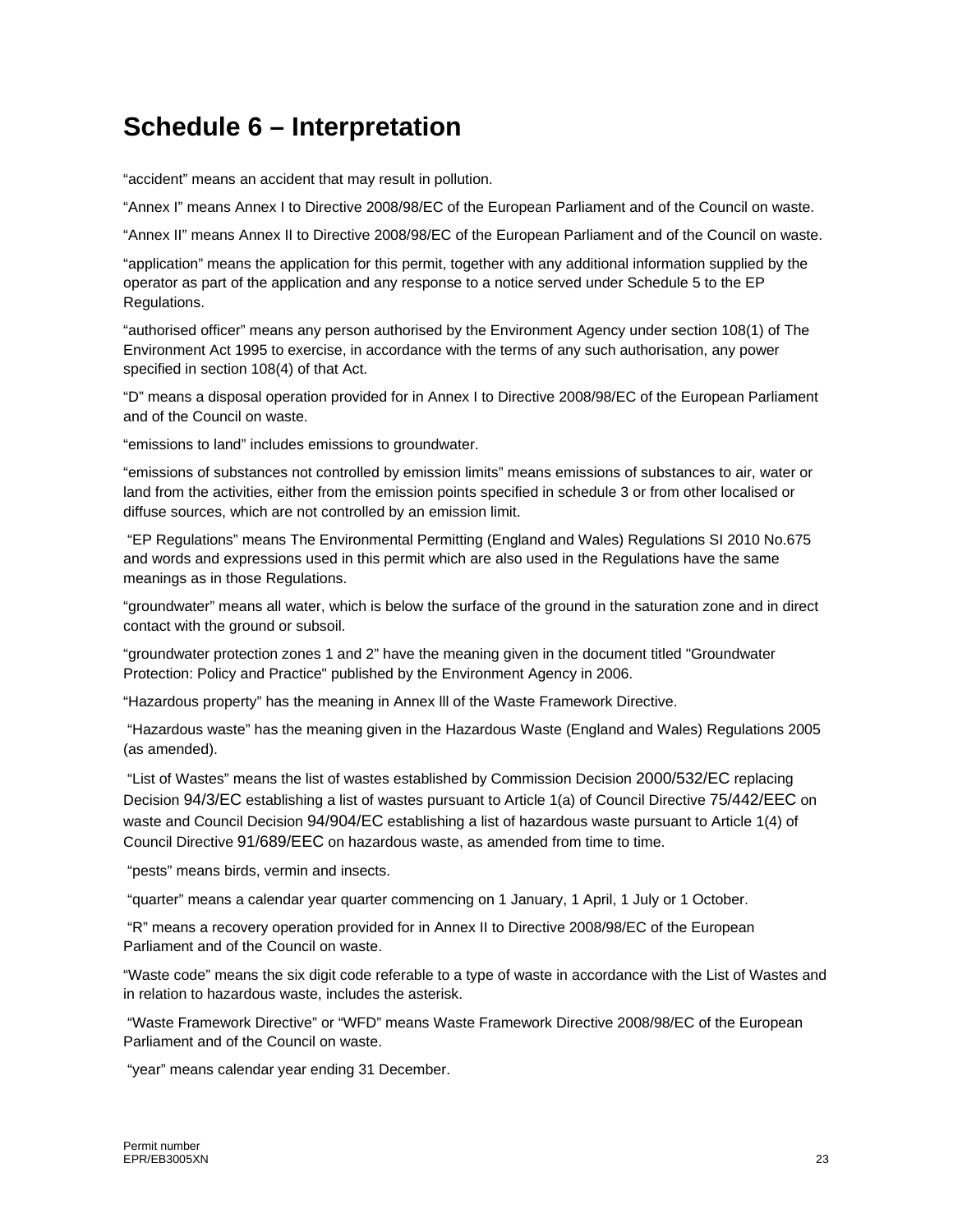When the following terms appear in the waste code list in Schedule 2, table S2.1, for that table, they have the meaning given below:

"hazardous substance" means a substance classified as hazardous as a consequence of fulfilling the criteria laid down in parts 2 to 5 of Annex I to Regulation (EC) No 1272/2008.

"heavy metal" means any compound of antimony, arsenic, cadmium, chromium (VI), copper, lead, mercury, nickel, selenium, tellurium, thallium and tin, as well as these materials in metallic form, as far as these are classified as hazardous substances.

"PCBs" means

- polychlorinated biphenyls
- polychlorinated terphenyls
- monomethyl-tetrachlorodiphenyl methane, Monomethyl-dichloro-diphenyl methane, Monomethyldibromo-diphenyl methane
- any mixture containing any of the above mentioned substances in a total of more than 0,005 %by weight.

"transition metals" means any of the following metals: any compound of scandium, vanadium, manganese, cobalt, copper, yttrium, niobium, hafnium, tungsten, titanium, chromium, iron, nickel, zinc, zirconium, molybdenum and tantalum, as well as these materials in metallic form, as far as these are classified as hazardous substances.

"stabilisation" means processes which change the hazardousness of the constituents in the waste and transform hazardous waste into non-hazardous waste.

"solidification" means processes which only change the physical state of the waste by using additives without changing the chemical properties of the waste.

"partly stabilised wastes" means wastes containing, after the stabilisation process, hazardous constituents which have not been changed completely into non-hazardous constituents and could be released into the environment in the short, middle or long term.